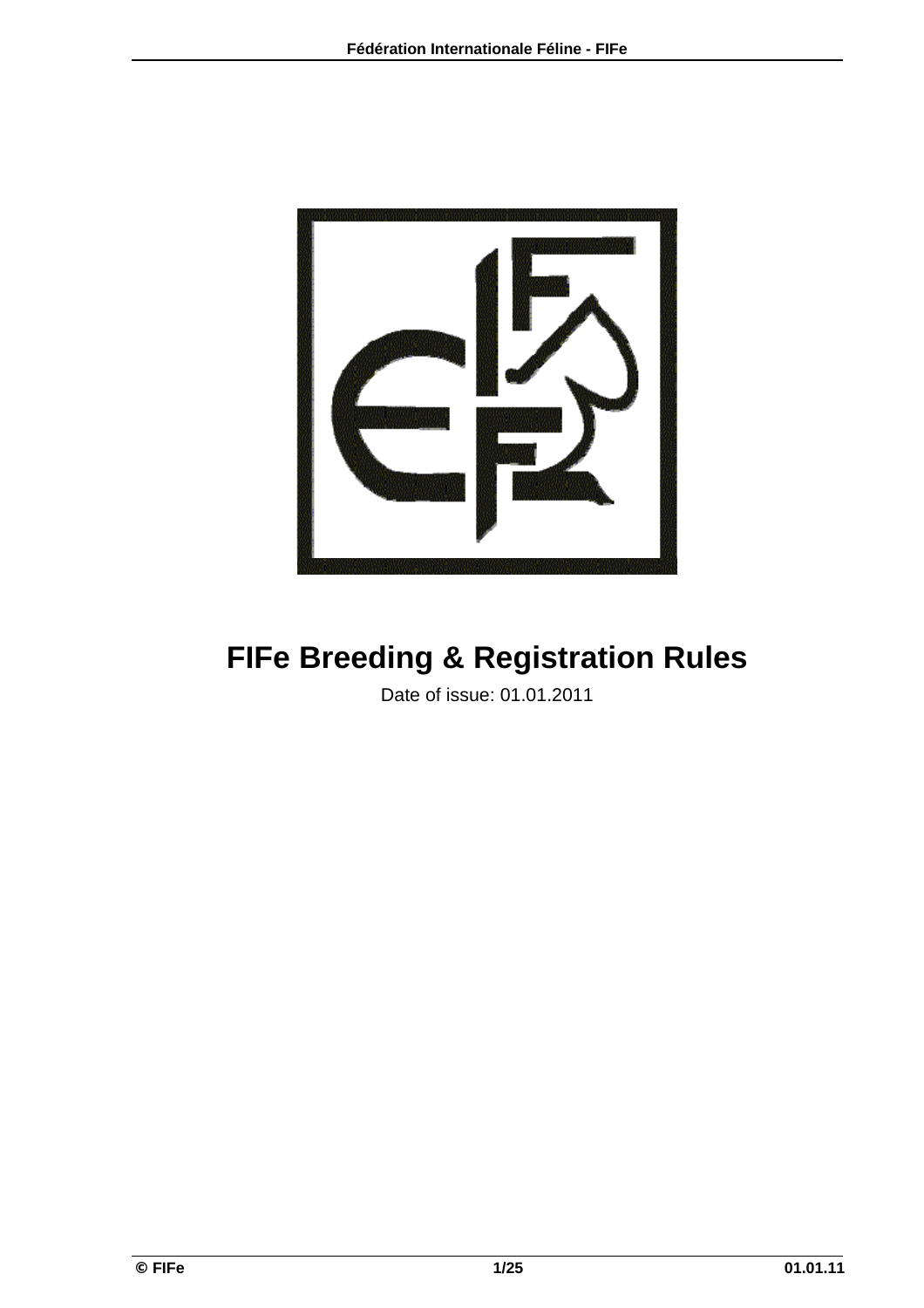# **STATUS OF CHANGES**

*Article numbers indicated below and between brackets [ ] refer to the article numbers before the reorganisation of the rules per 01.01.2011.* 

| <b>Article</b>          | <b>Edited</b> | <b>Status</b>        | <b>Remarks</b>                                                                       |  |
|-------------------------|---------------|----------------------|--------------------------------------------------------------------------------------|--|
| All                     | 01.01.02      | <b>New</b>           | Articles received titles, table of contents, correction of                           |  |
|                         |               |                      | errors and of references to Articles.                                                |  |
|                         |               |                      | Status of Changes introduced, new edition                                            |  |
| 6[2.6.3]                | 01.01.02      | Correction           | 1st sentence deleted: NRR proposal 1, 2000                                           |  |
| $5.1.1$ [4.4.1]         | 01.01.03      | <b>New</b>           | Kittens bred by a FIFe Member's member first to be                                   |  |
|                         |               |                      | registered in FIFe                                                                   |  |
| 4.3 [4.2.2]             | 01.01.03      | <b>New</b>           | Dilute modifier 'm'                                                                  |  |
| 9.1 [4.4.5.1]           | 01.01.03      | Change               | Cats either shown as Novice or looked at by 2 Int. FIFe                              |  |
|                         |               |                      | judges in control class.                                                             |  |
| 9.2 [4.4.5.2]           | 01.01.03      | <b>New</b>           | Definition of term Novice                                                            |  |
| 6 [4.4.7.1]             | 01.01.03      | <b>New</b>           | MAN with 3 generations MAN (51, 52, 53, 54) to be                                    |  |
|                         |               |                      | registered in the LO                                                                 |  |
| 5.2.1 [5.2]             | 01.01.03      | Addition             | Add titles DSM, JW                                                                   |  |
| All                     | 01.01.03      | Change               | Recommendations become rules                                                         |  |
| Appendix I              | 01.01.03      | Addition             | Recommended standards for non-recognised breeds                                      |  |
| 6 [2.6.10]              | 01.01.04      | Addition<br>Addition | Restriction novice class for KBL/KBS                                                 |  |
| 3.6.2 [2.7.2,<br>2.7.3] | 01.01.04      |                      | 2.7.2 deleted and 2.7.3 Genetic Diseases added                                       |  |
| $9.1.3$ [4.4.5.1]       | 01.01.04      | Change               | Removal of age from the Control Class                                                |  |
| 8.3 [4.4.6.1]           | 01.01.04      | Addition             | Munchkin not recognised and no EMS-code. No EMS-                                     |  |
|                         |               |                      | codes for wild cats.                                                                 |  |
| [4.4.7.2]               | 01.01.04      | Addition             | Code 71 for straight-eared ACL/ACS                                                   |  |
| $5.2.2$ [5.1]           | 01.01.04      | Change               | General Rules Art. 15 substituted in 5.1, DM added.                                  |  |
| Appendix I              | 01.01.04      | Deletion             | Appendix I (Table recommended standards for non-                                     |  |
|                         |               |                      | recognised breeds) deleted                                                           |  |
| All                     | 01.01.05      | Change               | ORS/ORL changed to OSH/OLH                                                           |  |
| $9.1$ [4.4.5.1]         | 01.01.05      | Addition             | Target breed added.                                                                  |  |
| 6. [2.6.1]              | 01.01.06      | Addition             | Breeding restrictions for F1 to F4 Bengals                                           |  |
| 6. [2.6.3]              | 01.01.06      | Change               | Changes to Korat Breeding rules                                                      |  |
| 6. [2.6.7]              | 01.01.06      | Change               | Restriction lifted and "target breed" added                                          |  |
| 6. [2.6.11]             | 01.01.06      | Addition             | Restrictions on colours in BUR                                                       |  |
| All                     | 01.01.06      | Change               | (National) breeding Committee now FIFe Member                                        |  |
| 10.2 [4.6]              | 01.01.06      | Change               | Articles 4.6.1, 4.6.2, 4.6.3 & 4.6.4 regarding recognition                           |  |
| 6.1 [4.1]               | 20.05.06      | Correction           | Table: corrected recommended outcross for SYL/SYS<br>now SIA, OSH, BAL, OLH          |  |
| 6.1 [4.1]               | 01.01.07      | Addition             | Inter-mating sister breeds added SYL, SYS                                            |  |
| $5.1.1$ [4.4.1]         | 01.01.07      | Addition             | Clarification which titles cat looses if gained under                                |  |
|                         |               |                      | mistaken identity: CH,PR,IC,IP,GIC,GIP,EC,EP                                         |  |
| All                     | 01.03.07      | Revised              | Total pages 21: article numbers remained unchanged                                   |  |
| Appendix II             | 01.03.07      | Addition             | Registration examples for DSP and PEB                                                |  |
| All                     | 01.01.08      | Change               | New name: Breeding & Registration Commission                                         |  |
| 6 [4.4.7.3]             | 01.01.08      | <b>New</b>           | EMS-codes "s" and "y" not for hairless cats                                          |  |
| 10.2.3 [4.6.3]          | 01.01.08      | Addition             | Change to recognition procedure new breeds.<br>Preliminary titles PCH, PPR, PIC, PIP |  |
| 6 [2.6.12]              | 01.01.08      | <b>New</b>           | EUR only in shorthair. Longhairs XLH                                                 |  |
| 6 [2.6.13]              | 01.01.08      | <b>New</b>           | Cats with colours and pattern explicitly excluded in the                             |  |
|                         |               |                      | NFO standard, to be registered as XLH                                                |  |
| 6[2.6.3]                | 01.01.08      | Addition             | KOR novice only from Thailand: prove origin                                          |  |
| $5.2.1$ [5.2]           | 01.01.08      | Addition             | Added in table: Distinguished Variety Merit - DVM                                    |  |
| $3.6.3$ [2.7.3]         | 20.02.08      | Clarification        | Corrected layout to clarify what part of the text belongs to<br>what breed.          |  |
| 4.2 [4.2.1]             | 01.04.08      | Correction           | "Cats" to "cat" as German/French Rules                                               |  |
| All                     | 01.01.09      | Addition             | Two extra pages added - page numbers referred to in                                  |  |
|                         |               |                      | Status of Change page 2 corrected.                                                   |  |
| 6[2.6]                  | 01.01.09      | <b>New</b>           | Clarification how to register all cats, showing                                      |  |
|                         |               |                      | characteristics specifically excluded in the standard                                |  |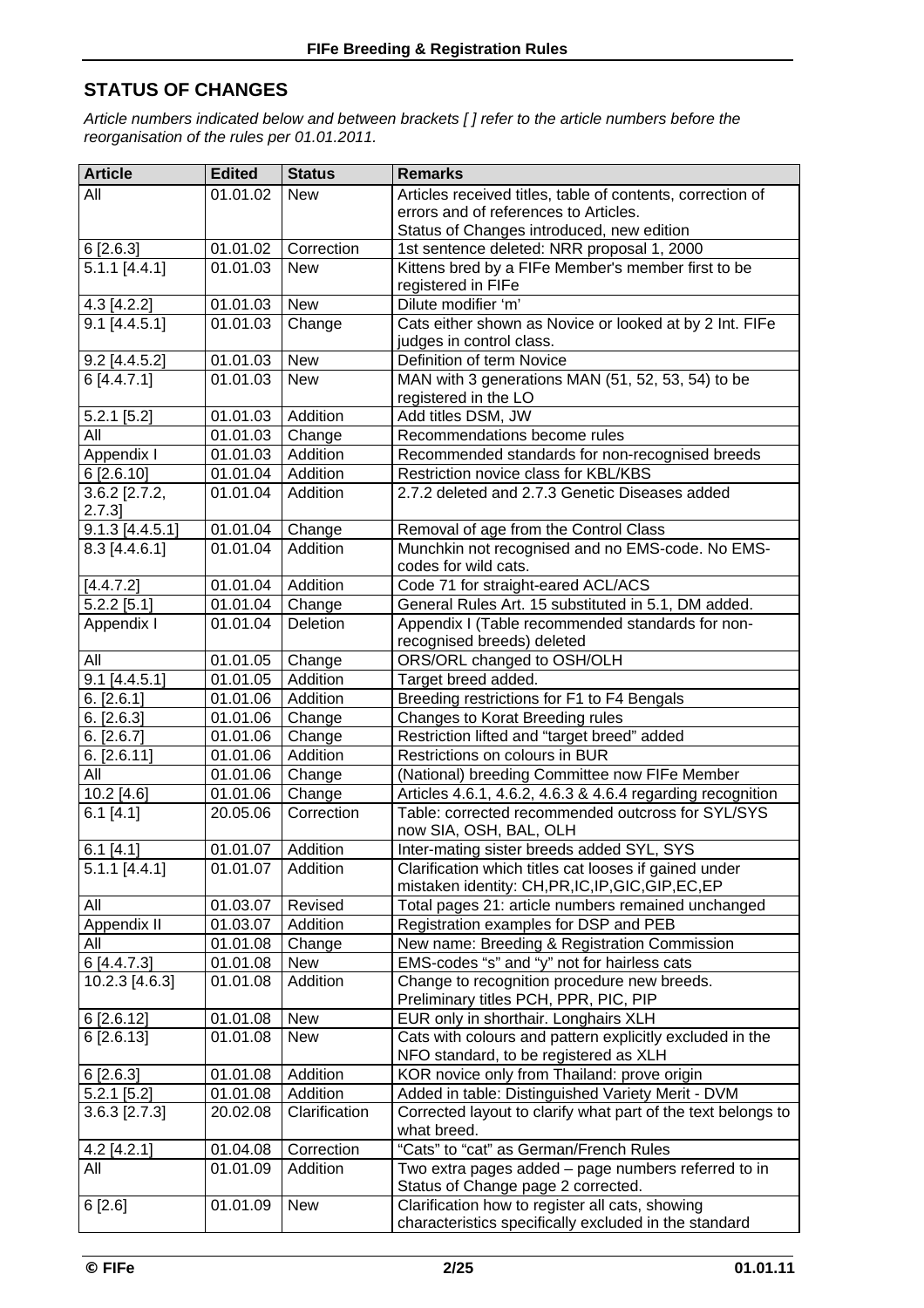| <b>Article</b>                       | <b>Edited</b>         | <b>Status</b>          | <b>Remarks</b>                                                                                      |  |
|--------------------------------------|-----------------------|------------------------|-----------------------------------------------------------------------------------------------------|--|
| 6[2.6]                               | 01.01.09              | <b>New</b>             | MCO, NFO, SIB and TUA not to be recognised in any                                                   |  |
|                                      |                       |                        | pointed variety                                                                                     |  |
| 6[2.6.8]                             | 01.01.09              | <b>New</b>             | NEM indicated as sister breed for SIB                                                               |  |
| 6[4.4.7]                             | 01.01.09              | Transfer               | Transfer of breeds in article 4.4.7 to articles 2.6+7.5:                                            |  |
|                                      |                       |                        | 4.4.7.1 (MAN/CYM) is now 2.6.14                                                                     |  |
|                                      |                       |                        | 4.4.7.2 (ACL/ACS) is now 2.6.15                                                                     |  |
|                                      |                       |                        | 4.4.7.3 (SPH) is now 2.6.16                                                                         |  |
|                                      |                       |                        | 4.4.7.3 (DSP/PEB) is now 7.5                                                                        |  |
| $7.1$ $[7.3]$                        | 01.01.09              | Transfer               | Table 4.1: transferred from 7.3 (now deleted) - addition                                            |  |
|                                      |                       |                        | of preliminary recognised breeds                                                                    |  |
| $5.1.1$ [4.4.1]<br>$9.1.2$ [4.4.5.1] | 01.01.09<br>01.01.09  | Change<br>Correction   | Titles EC and EC changed into SC and SP<br>Control Class description corrected and clarification on |  |
|                                      |                       |                        | how to qualify non-recognised breeds                                                                |  |
| 9.2, [4.4.5.2,                       | 01.01.09              | Correction             | Addition of "I" for non-recognised breeds                                                           |  |
| 4.4.5.4                              |                       |                        |                                                                                                     |  |
| 8 [4.4.6]                            | 01.01.09              | Correction             | Codes of Bombay and Pixiebob                                                                        |  |
| 6[4.4.7]                             | 01.01.09              | Transfer               | To articles 2.6 and 7.5                                                                             |  |
| 10.2.1 [4.6.1]                       | 01.01.09              | Change                 | "Presentation" instead of "Recognition" show                                                        |  |
| 10.2.3 [4.6.3]                       | 01.01.09              | Addition               | New requirements for full recognition of preliminary                                                |  |
|                                      |                       |                        | recognised breeds: health report and mentor                                                         |  |
| 10.2.3 [4.6.3]                       | 01.01.09              | Deletion and           | Delete show rules for preliminary recognised breeds and                                             |  |
|                                      |                       | addition               | refer to article 5.5.3 of Show Rules                                                                |  |
| 10.2.3 [4.6.3]                       | 01.01.09              | Addition               | New requirement for full recognition of preliminary                                                 |  |
|                                      |                       |                        | breeds: min. amount of 15 PIC/PIP titles                                                            |  |
| 10.3 [4.6.4]                         | 01.01.09              | Correction             | Correction of "recognised" to "registered" and addition of                                          |  |
|                                      |                       | and addition           | requirement for full recognition of preliminary breeds:                                             |  |
|                                      |                       |                        | health status                                                                                       |  |
| $5.2.1$ [5.2]                        | 01.01.09              | Change,                | Change of "European" to "Supreme" and "EC/EP" to                                                    |  |
|                                      |                       | addition and           | "SC/SP", addition of where and how to place all titles,                                             |  |
|                                      |                       | clarification          | including the WW, SW and preliminary titles                                                         |  |
| 7[7]                                 | 01.01.09              | Correction             | Deletion of superfluous information                                                                 |  |
| [7.3]                                | 01.01.09              | Transfer               | Moved to table 4.1                                                                                  |  |
| $6.6.2$ [7.5]                        | 01.01.09              | Transfer               | From deleted article 4.4.7                                                                          |  |
| Appendix III                         | 01.01.09              | <b>New</b>             | Preliminary recognised breed Neva Masquerade (NEM)                                                  |  |
| Status of                            | 01.01.10              | Change                 | Now mentioning article numbers instead of page                                                      |  |
| Changes<br>6[2.6]                    |                       | 01.01.10 Reorganisatio | numbers<br>Sub-articles of article 2.6 renumbered in alphabetical                                   |  |
|                                      |                       |                        | order of EMS-breed code                                                                             |  |
| 6 [2.6.12]                           | 01.01.10              | n<br><b>New</b>        | No recognition for Ragdoll in any other colour variety than                                         |  |
|                                      |                       |                        | Siamese pointed with blue eyes                                                                      |  |
| $3.6.2$ [2.7.3]                      | 01.01.10              | Addition               | No recognition of new breeds showing specific                                                       |  |
|                                      |                       |                        | characteristics                                                                                     |  |
| 4.1 [4.2]                            | 01.01.10              | Addition               | Definition of pedigree book and pedigree                                                            |  |
| 4.2 $[4.2.1]$                        | 01.01.10              | Addition               | Identifying code of both parents is required and must be                                            |  |
|                                      |                       |                        | printed on the pedigree                                                                             |  |
| $4.5$ [4.2.4]                        | 01.01.10              | <b>New</b>             | Minimum information on pedigree                                                                     |  |
| 4.6.1 [4.3.1]                        | 01.01.10              | Addition               | Clarification of a transfer                                                                         |  |
| 4.6.2 [4.3.2]                        | 01.01.10              | Change                 | Reworded requirements when importing a pedigree from                                                |  |
|                                      |                       |                        | a non-FIFe organisation                                                                             |  |
| $5.1.3$ [4.4.3]                      | $\overline{0}1.01.10$ | Change                 | The international ISO 3166-1 alpha-2 code of country                                                |  |
|                                      |                       |                        | names must be used as a part of a registration number                                               |  |
| 9.1 [4.4.5.1]                        | 01.01.10              | Addition               | Requirements and registration when cross-breeding                                                   |  |
| $9.2.3$ [4.4.5.4]                    | 01.01.10              | Transfer               | Contents moved to article 4.4.5.1                                                                   |  |
| 8.2 [4.4.5.5]                        | 01.01.10              | <b>New</b>             | Progeny of a cat entered in the RIEX register as a non-                                             |  |
|                                      |                       |                        | recognised breed with a preliminary abbreviation                                                    |  |
| 8.1 [4.4.6]                          | 01.01.10              | Addition               | In table: RGM non for RagaMuffin                                                                    |  |
| $8.1$ [4.4.6]                        | 01.01.10              | Addition               | Requirements and registration when breeding a non-                                                  |  |
|                                      |                       |                        | recognised breed with a preliminary abbreviation                                                    |  |
| 8.4 [4.4.6.2]                        | 01.01.10              | <b>New</b>             | Breeding rule for Scottish Fold                                                                     |  |
| $10.3$ [4.6.4]                       | 01.01.10              | Addition               | Relevant protocols from commissions have to be                                                      |  |
|                                      |                       |                        | included when applying for recognition                                                              |  |
| Appendix I                           | 01.01.10              | <b>New</b>             | Recommended genetic tests before breeding                                                           |  |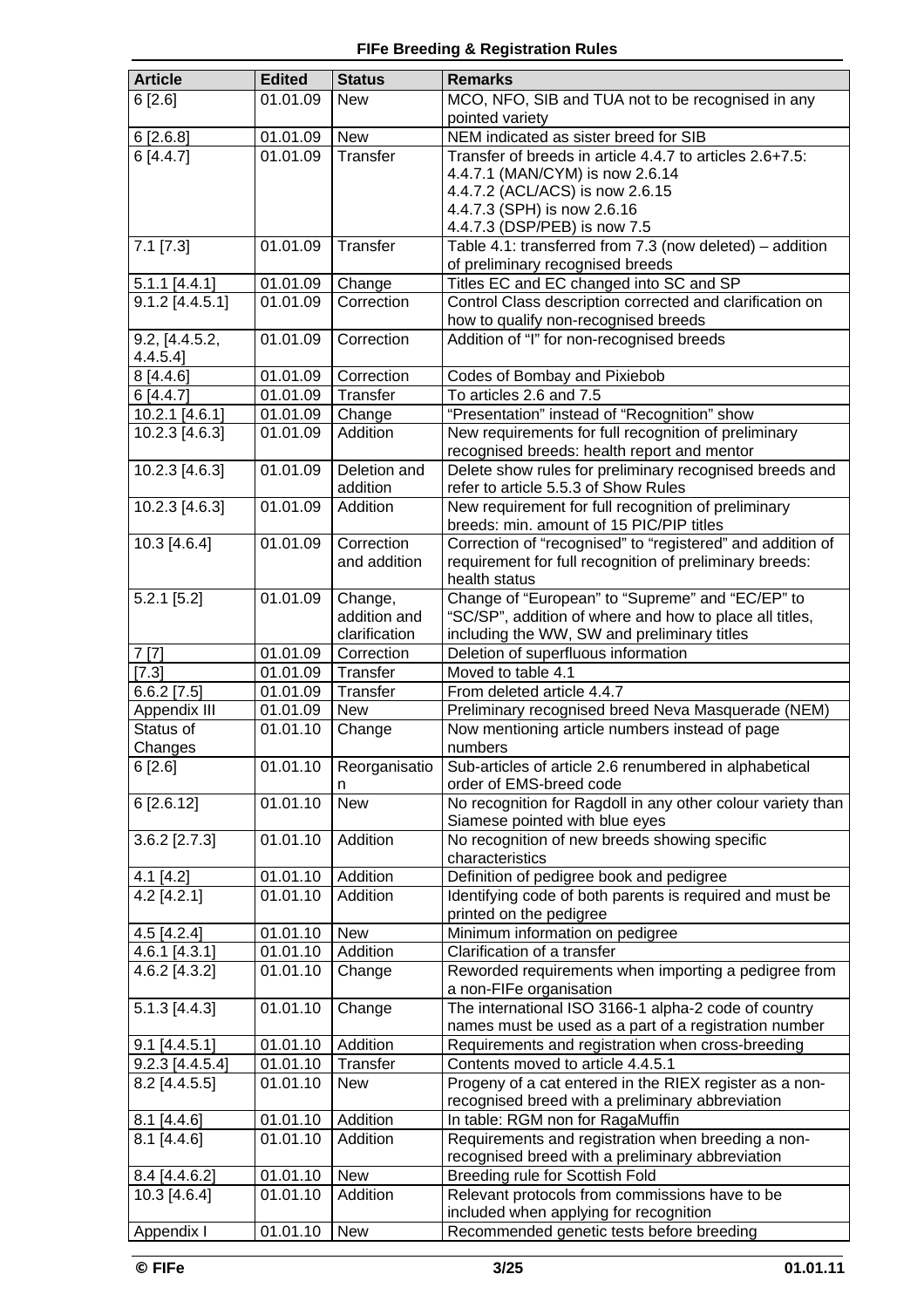# **FIFe Breeding & Registration Rules**

| <b>Article</b>         | <b>Edited</b>         | <b>Status</b>          | <b>Remarks</b>                                                                                                                                                                                                              |  |
|------------------------|-----------------------|------------------------|-----------------------------------------------------------------------------------------------------------------------------------------------------------------------------------------------------------------------------|--|
| All articles           | 01.01.11              | Reorganised            | Reorganised in new chapter division and grammatical<br>corrections                                                                                                                                                          |  |
| 3.4 [2.4]              | 01.01.11              | <b>Deletion</b>        | Date for implementation microchip rule (01.01.2007)                                                                                                                                                                         |  |
| 3.4 [2.4]              | 01.01.11              | Change                 | Should into must, to be in line with German and French<br>version                                                                                                                                                           |  |
| $3.5$ [ $2.5$ ]        | 01.01.11              | Addition               | National restrictions re. cats not allowed for breeding                                                                                                                                                                     |  |
| 3.6.2 [2.7.3]          | 01.01.11              | Addition               | Pseudo-achondroplasia                                                                                                                                                                                                       |  |
| 3.6.2 [2.7.3]          | $\overline{0}1.11.11$ | Addition               | No new hairless breeds                                                                                                                                                                                                      |  |
| 4.1/4.2<br>[4.2.1/4.2] | 01.01.11              | Transfer               | Part of article 4.2 moved to 4.1                                                                                                                                                                                            |  |
| 4.1 [4.2.1]            | 01.01.11              | Addition               | No obligation for identifying code for parents of a cat<br>imported from a non-FIFe organisation                                                                                                                            |  |
| 4.5 [4.2.4]            | 01.01.11              | Addition               | Obligation to issue pedigrees to individual members only                                                                                                                                                                    |  |
| $4.5$ [4.2.4]          | 01.01.11              | Addition               | Phenotype and name of breeder on pedigree                                                                                                                                                                                   |  |
| 4.6.1 [4.3.1]          | 01.01.11              | Addition               | Faults and violations of B&R rules must be corrected                                                                                                                                                                        |  |
| 4.6.1 [4.3.1]          | 01.01.11              | Addition               | Definition of a transfer                                                                                                                                                                                                    |  |
| 4.6.2 [4.3.2]          | 01.01.11              | Addition               | Faults and violations of B&R rules must be corrected                                                                                                                                                                        |  |
| 4.6.2 [4.3.2]          | 01.01.11              | Addition               | No downgrading from LO to RIEX when requirements for<br>LO are fulfilled resp. no upgrading from RIEX to LO when<br>requirements for LO are not fulfilled                                                                   |  |
| 5[4.4.4]               | 01.01.11              | Deletion               | National registration                                                                                                                                                                                                       |  |
| $5.1.1$ [4.4.1]        | 01.01.11              | Clarification          | Wording for genotype/phenotype the same as in Show<br><b>Rules</b>                                                                                                                                                          |  |
| $5.2.2$ [5.2]          | 01.01.11              | Addition               | New title - National winner                                                                                                                                                                                                 |  |
| $6.1.2$ [2.6]          | 01.01.11              | Change and<br>addition | Changes and corrections regarding specifically excluded<br>colours and patterns. New sub articles for JBT, MCO,<br>TUA; all sub articles always in order of EMS breed code.<br>Clarification of the term originating breed. |  |
| 6[7.2]                 | 01.01.11              | Transfer               | DSP moved from preliminary recognised breeds to<br>recognised breeds                                                                                                                                                        |  |
| 6 [2.6.14]             | 01.01.11              | Deletion               | Obsolete restrictions for SIA/BAL                                                                                                                                                                                           |  |
| 6.1 [4.1]              | 01.01.11              | Deletion               | In table: column Recommended outcross                                                                                                                                                                                       |  |
| 8.4 [4.4.6.2]          | 01.01.11              | Change                 | Registration of SFL non and SFS non                                                                                                                                                                                         |  |
| $9.1.1$ [4.4.5.1]      | 01.01.11              | Clarification          | Rules for crossbreeding not applicable to sister breeds                                                                                                                                                                     |  |
| $9.1.2$ [4.4.5.1]      | 01.01.11              | Clarification          | Procedure for registration as XLH/XSH with a target<br>breed                                                                                                                                                                |  |
| $9.1.3$ [4.4.5.1]      | 01.01.11              | Clarification          | Procedure for re-registration in the target breed                                                                                                                                                                           |  |
| $9.2.2$ [4.4.5.2]      | 01.01.11              | Change                 | Registration of novices as XLH/XSH                                                                                                                                                                                          |  |
| $9.2.3$ [4.4.5.2]      | 01.01.11              | Change                 | Registration of novices as XLH/XSH with a target breed                                                                                                                                                                      |  |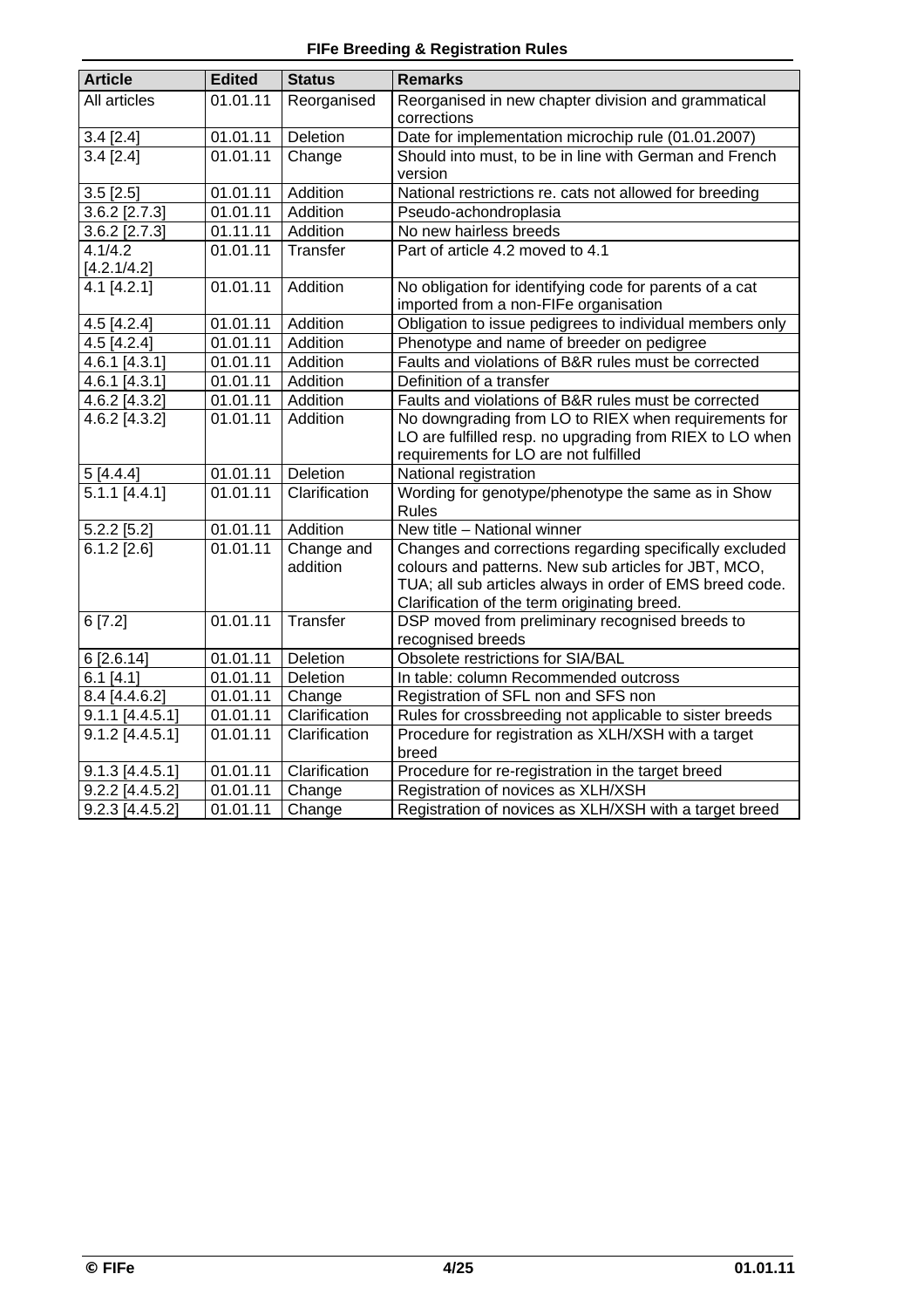# **TABLE OF CONTENTS**

| 1                       |                |                                                                                            |  |
|-------------------------|----------------|--------------------------------------------------------------------------------------------|--|
| $\mathbf{2}$            |                |                                                                                            |  |
| 2.1                     |                |                                                                                            |  |
|                         | 2.2<br>2.2.1   |                                                                                            |  |
|                         | 2.2.2          |                                                                                            |  |
|                         | 2.3            |                                                                                            |  |
|                         | 2.3.1          |                                                                                            |  |
|                         | 2.3.2          |                                                                                            |  |
|                         | 2.3.3          |                                                                                            |  |
|                         | 2.4<br>2.5     |                                                                                            |  |
|                         |                |                                                                                            |  |
| 3                       |                |                                                                                            |  |
|                         | 3.1<br>3.2     |                                                                                            |  |
|                         | 3.3            |                                                                                            |  |
|                         | 3.4            |                                                                                            |  |
|                         | 3.5            |                                                                                            |  |
|                         | 3.6            |                                                                                            |  |
|                         | 3.6.1          |                                                                                            |  |
|                         | 3.6.2          |                                                                                            |  |
| $\overline{\mathbf{4}}$ |                |                                                                                            |  |
|                         | 4.1            |                                                                                            |  |
|                         | 4.2<br>4.3     | Description of the experimental pedigree book "RIEX" (Registre Initial et Experimental) 10 |  |
|                         | 4.4            |                                                                                            |  |
|                         | 4.5            |                                                                                            |  |
|                         | 4.6            |                                                                                            |  |
|                         | 4.6.1          |                                                                                            |  |
|                         | 4.6.2<br>4.6.3 |                                                                                            |  |
|                         |                |                                                                                            |  |
| 5                       |                |                                                                                            |  |
|                         | 5.1<br>5.1.1   |                                                                                            |  |
|                         | 5.1.2          |                                                                                            |  |
|                         | 5.1.2.1        |                                                                                            |  |
|                         | 5.1.2.2        | Dilute modifier "m"                                                                        |  |
|                         | 5.1.3          |                                                                                            |  |
|                         | 5.2<br>5.2.1   |                                                                                            |  |
|                         | 5.2.2          |                                                                                            |  |
|                         |                |                                                                                            |  |
| 6                       | 6.1            |                                                                                            |  |
|                         | 6.1.1          |                                                                                            |  |
|                         | 6.1.2          |                                                                                            |  |
|                         | 6.2            |                                                                                            |  |
|                         | 6.3            |                                                                                            |  |
|                         | 6.4<br>6.5     |                                                                                            |  |
|                         | 6.6            |                                                                                            |  |
|                         | 6.6.1          |                                                                                            |  |
|                         | 6.6.2          |                                                                                            |  |
|                         | 6.7            |                                                                                            |  |
|                         | 6.8            |                                                                                            |  |
|                         | 6.9<br>6.10    |                                                                                            |  |
|                         | 6.11           |                                                                                            |  |
|                         | 6.12           |                                                                                            |  |
|                         | 6.13           |                                                                                            |  |
|                         | 6.14           |                                                                                            |  |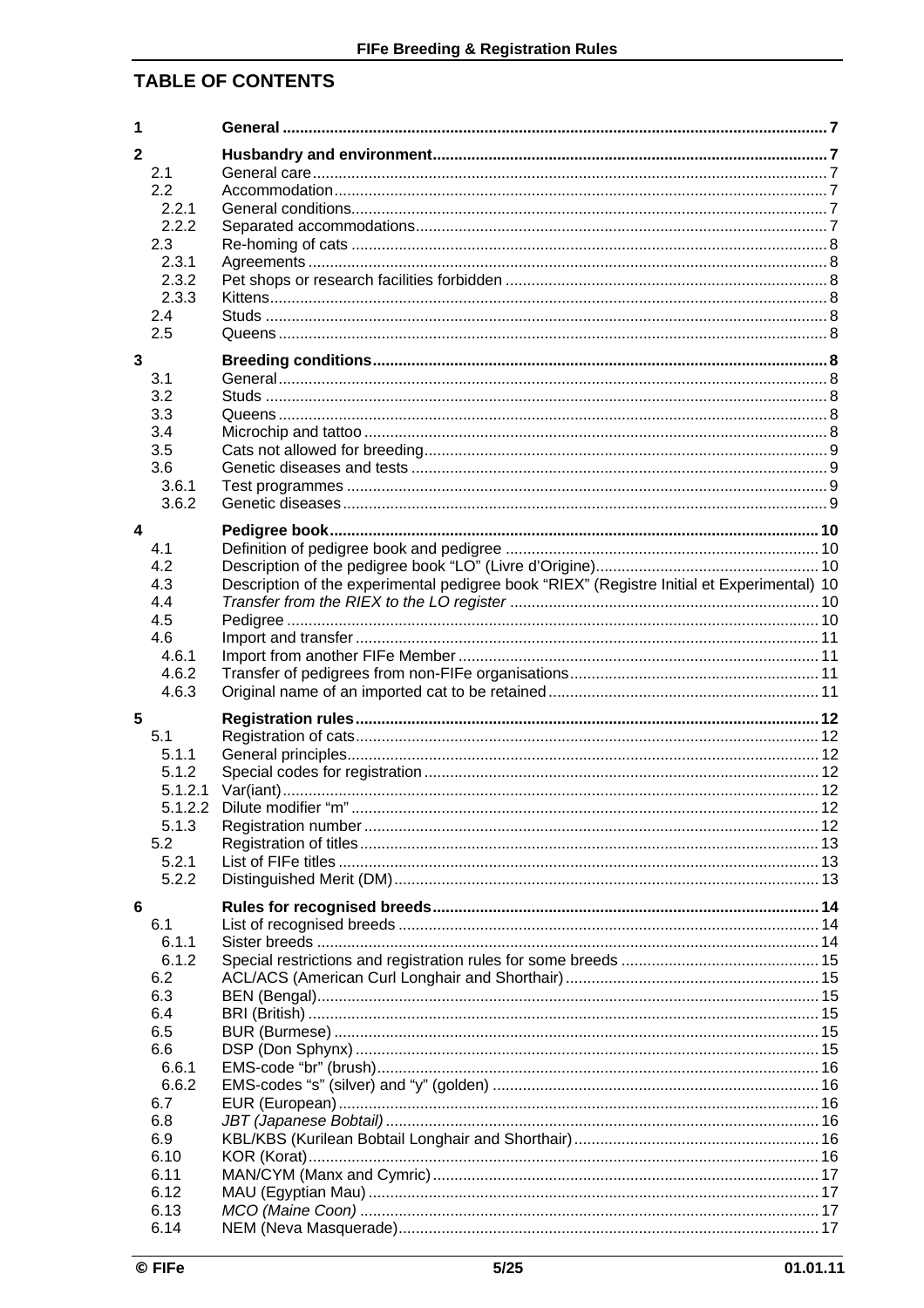| 6.15<br>6.16<br>6.17<br>6.18<br>6.19<br>6.20<br>6.21<br>6.22<br>6.23  |                                                                                                                                                  |  |
|-----------------------------------------------------------------------|--------------------------------------------------------------------------------------------------------------------------------------------------|--|
| $\overline{7}$<br>7.1<br>7.2<br>7.2.1<br>7.2.2                        |                                                                                                                                                  |  |
| 8<br>8.1<br>8.2<br>8.3<br>8.4                                         | Rules for non-recognised breeds with preliminary abbreviations  20<br>Progeny of cats entered in the RIEX register as a non-recognised breed  20 |  |
| 9<br>9.1<br>9.1.1<br>9.1.2<br>9.1.3<br>9.2<br>9.2.1<br>9.2.2<br>9.2.3 |                                                                                                                                                  |  |
| 10<br>10.1<br>10.2<br>10.2.1<br>10.2.2<br>10.2.3<br>10.3              |                                                                                                                                                  |  |
|                                                                       |                                                                                                                                                  |  |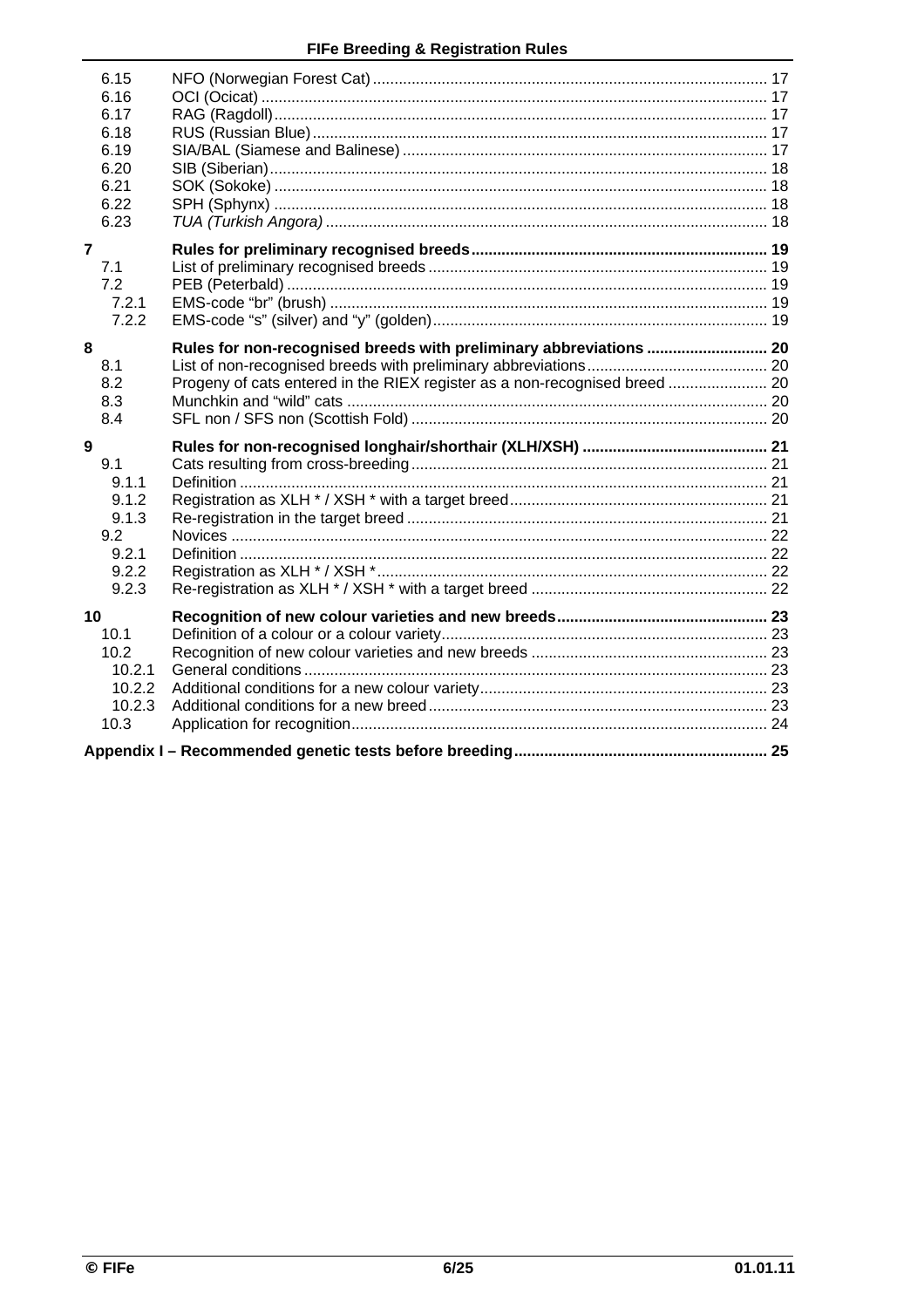# **1 General**

The health and welfare of each individual cat or kitten must be the foremost concern for all breeders and owners of cats or kittens.

Responsible breeding based on genetic principles, disease prevention and an environment of love and comfort must be encouraged.

Accurate records regarding the health and breeding of cats and kittens must be kept.

# **2 Husbandry and environment**

# **2.1 General care**

Adult cats and kittens must have their vaccinations updated regularly.

Sick cats and kittens must receive veterinary attention as soon as possible.

Parasites such as fleas, ticks, mites, intestinal worms, heart worms etc., are sometimes unavoidable, but all cats must be regularly examined and treated.

Special measures must be taken for the prevention or spread of viral, bacterial and fungal diseases, including the use of vaccinations where available.

# **2.2 Accommodation**

#### **2.2.1 General conditions**

Living accommodation, bedding, dishes, litter trays etc, must be kept clean at all times.

Cats must have water bowls with fresh water at all times, the right food when required or prescribed, comfortable bedding, play and activity items and climbing poles or similar.

Cats must have adequate space in which to move and play and should enjoy domestic living.

For cats unused to extreme temperatures, a range between 10º C to 35º C (50º F to 95º F) is acceptable but temperatures either below or above these averages necessitate either heating or cooling assistance.

Ventilation facilities are to be provided with fresh air (windows, doors, air conditioning) in order to minimise odours, moisture and drafts.

Natural and artificial lighting must be provided.

Cleaning and disinfecting facilities for floors, walls and furniture must be always available.

Although individual cats enjoy the company of other cats, overcrowding is to be avoided as this can lead to stress and aggression and, more importantly, can increase the risk of diseases.

Every cat or kitten must be given daily individual attention; this should include handling which allows for a check of the general health.

#### **2.2.2 Separated accommodations**

Where accommodation is separate from a domestic environment, facilities must be for the cat's best management and maintenance.

Under these conditions:

- a minimum of 6 square meters of floor space with a height of at least 1.80 m per cat is required
- more than one level must exist and a sleeping and/or refuge area must be included
- all areas must be suitable for human access and weatherproof.

With outdoor facilities:

- cats must be provided with sufficient shade to give them protection from direct sunlight
- in these cases, cats must be allowed access inside in order to remain dry if it rains or snows
- areas must be constructed to facilitate easy drainage.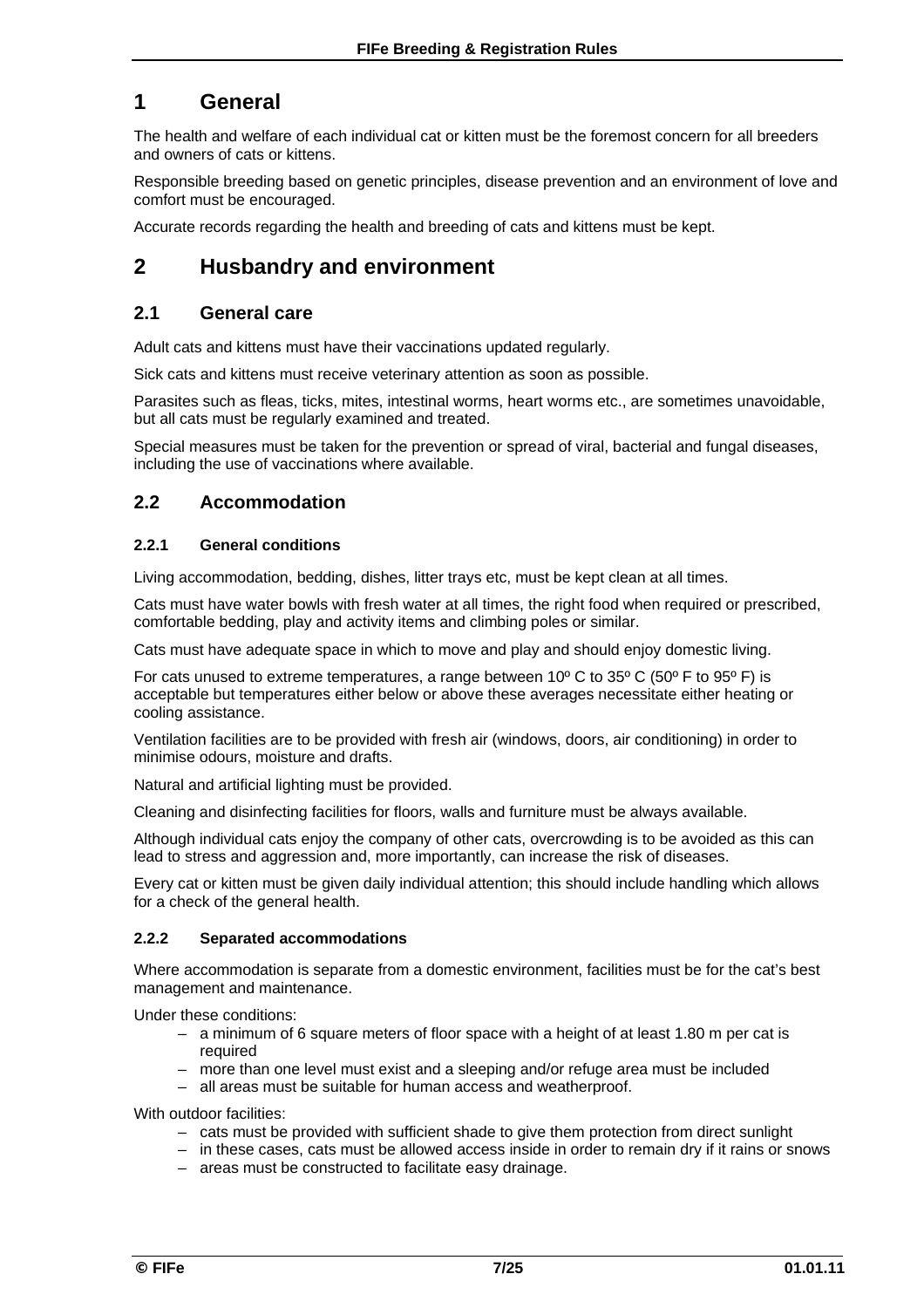# **2.3 Re-homing of cats**

#### **2.3.1 Agreements**

Any agreements or limitations with purchasers of kittens or users of stud cats must be in writing to avoid misunderstandings.

#### **2.3.2 Pet shops or research facilities forbidden**

It is not permitted to sell or hand over cats with FIFe pedigrees to pet shops or similar organisations nor for any experimental research or testing.

It is also not permitted for members of FIFe Member clubs to offer/trade cats or services, such as stud services, by auction or similar actions either on electronic or actual events.

#### **2.3.3 Kittens**

Kittens must not go to a new owner (home) before they are 12 weeks old and have been fully vaccinated against Pan-leucopoenia and 'cat flu', unless otherwise advised by a veterinarian.

### **2.4 Studs**

Stud cats, which have to live in enclosed accommodation, must have a minimum of six square metres of floor space with a minimum height of 1.80 m available to them; at least two square metres must be enclosed and weatherproof. If this accommodation is shared, then the available surface must be larger.

In all accommodation there must be more than one level and a sleeping or refuge area must be included.

All areas must be suitable for human access.

#### **2.5 Queens**

All births must be attended in case problems occur.

Queens about to give birth or un-weaned kittens must have a separate area/room available.

# **3 Breeding conditions**

# **3.1 General**

A cat suffering from a congenital abnormality must not be used for breeding nor sold as a breeding cat.

A breeder selling such a kitten must send a request to their FIFe Member for a "breeding restriction" to be put on the registration document.

Cats of all breeds, which are used for breeding purposes, must have whiskers.

#### **3.2 Studs**

Before being used as a stud, a male cat shall have a veterinary certificate confirming that both testicles are normal and are descended into the scrotal sac.

#### **3.3 Queens**

Queens must not have more than three litters in twenty-four months except with the prior written approval of a veterinarian and/or the FIFe Member.

A queen which requires repeated caesarean sections must not be used for further breeding.

A second male may not mate a queen who has been mated within the previous 3 weeks.

#### **3.4 Microchip and tattoo**

All breeding cats *must* be identified by either microchip (preferred) or tattoo and the identifying code shall be documented in the pedigree.

Exception is granted for males which are not registered with FIFe.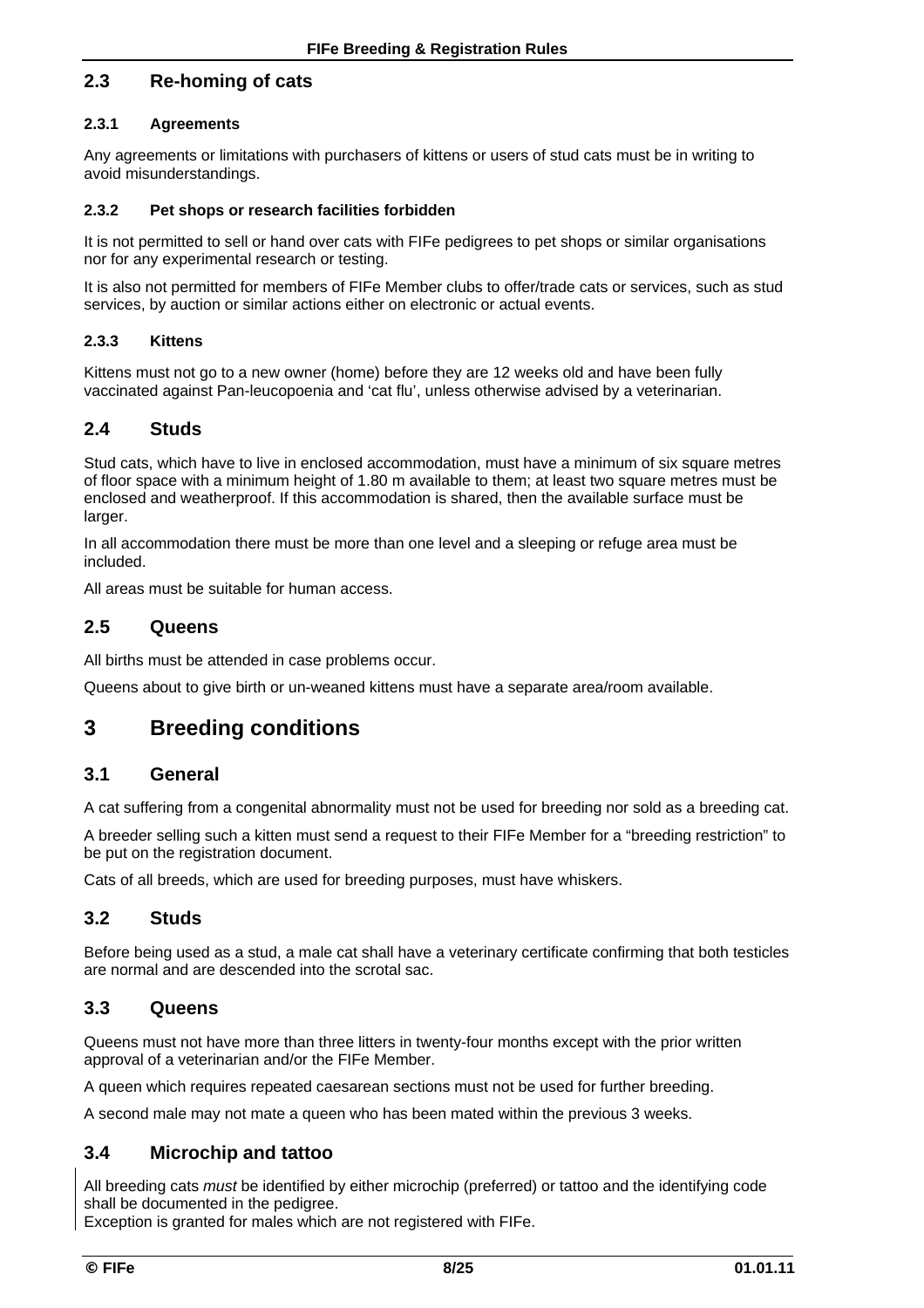# **3.5 Cats not allowed for breeding**

The following cats are not allowed for breeding:

- deaf white cats
- an adult cat with a visible umbilical hernia.

*Each FIFe Member is free to impose further restrictions, according to national circumstances.* 

### **3.6 Genetic diseases and tests**

#### **3.6.1 Test programmes**

Cats in breeds which bear a risk of genetic disease and which satisfy the following criteria:

- the disease is fatal or causes chronic distress
- the disease occurs in a significant proportion of the breed
- a reliable test is available, and the disease could be eliminated

should be tested for such diseases.

Each FIFe Member must develop appropriate programmes.

Information on genetic diseases and advice on testing will be researched and provided by the Health & Welfare Commission (see Appendix I).

The Health & Welfare Commission is able to help and advise the FIFe Members with information on genetic diseases and testing programmes.

The Judges & Standards, the Breeding & Registration Commission and the other Commissions will be consulted if necessary.

#### **3.6.2 Genetic diseases**

The FIFe will not recognise any new breed of cats with breed characteristics based on phenotypic abnormalities or other congenital traits giving rise to health problems or impede the normal life of the cat.

The FIFe will not recognise any breed of cats showing as a breed characteristic:

- achondroplasia/*pseudo-achondroplasia*
	- an autosomal dominant gene resulting in dwarfism, shortened limbs and legs and other physical defects (for example the Munchkin)
- osteochondrodysplasia:

an autosomal dominant gene causing progressive joint, bone and cartilage deformity (for example the Scottish Fold) until thorough medical and scientific research proves the unoffending character of the mutation. Until this research is done, it is not allowed to show these cats at any FIFe show.

*The FIFe will not accept any new preliminary recognition applications for hairless varieties or partially hairless breeds, the current (preliminary) recognised breeds excepted: Sphynx, Don Sphynx and Peterbald.*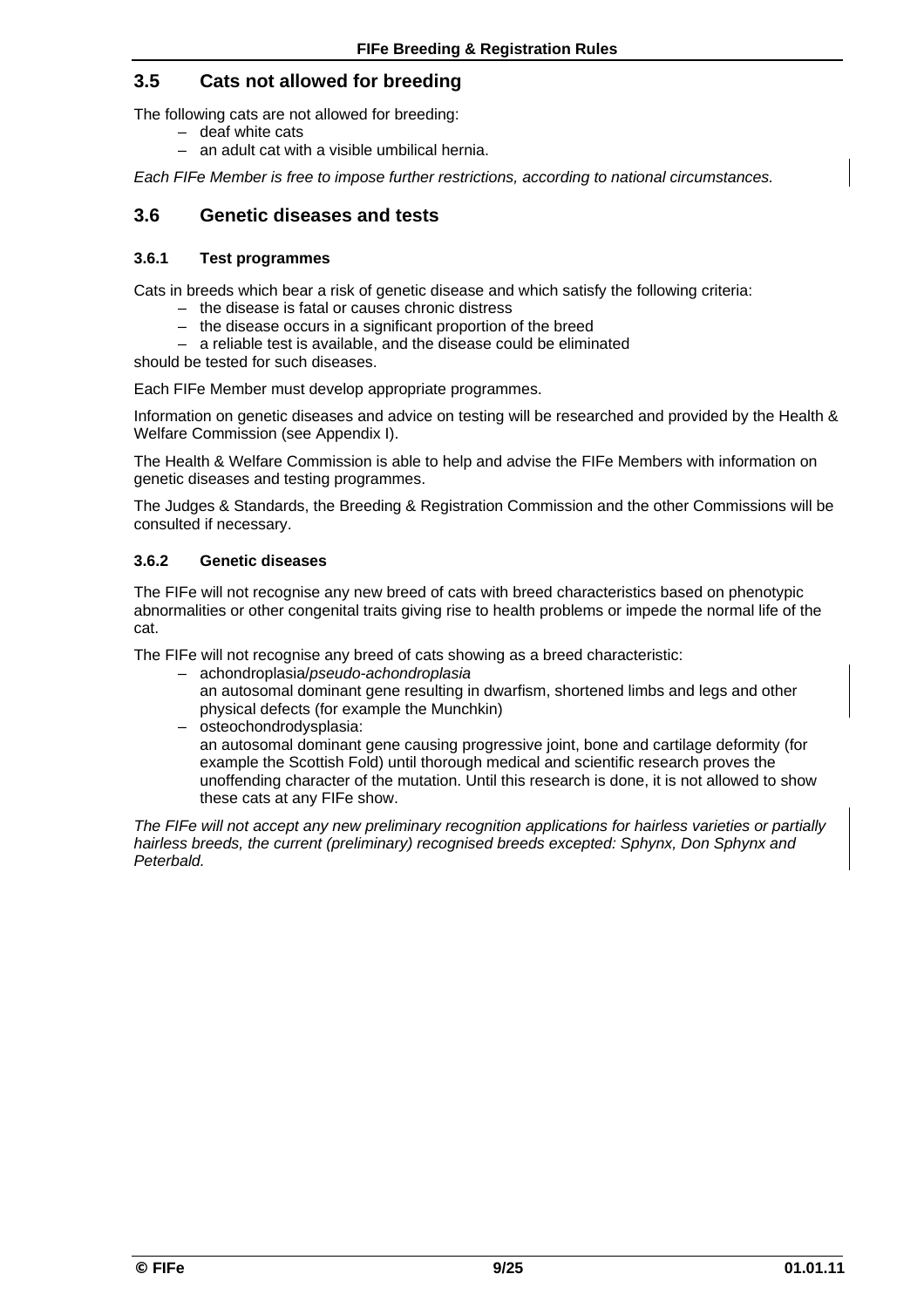# **4 Pedigree book**

# **4.1 Definition of pedigree book and pedigree**

The pedigree book is the complete register of cats.

Full information concerning the cat is required; i.e. the name of the cat, the *cattery* name, the complete registration number including the identity of the registration body, sex, complete EMS-code and date of birth.

For cats born after 01.01.2007 the identifying code of both parents is required according to article 3.4 and must be *registered in the pedigree book, except for cats referred to in article 4.6.2.*

A printout of the pedigree book regarding an individual cat is the pedigree *(see article 4.5)*.

# **4.2 Description of the pedigree book "LO" (Livre d'Origine)**

The **LO register** contains cats that

- belong to a breed (or preliminary recognised breed) recognised by FIFe (see article 6.1 and 7.1) and
- have a recognised colour variety for the actual breed (see the EMS-list) and
- have a pedigree of pure breeding (i.e. the same breed or sister breed) of at least 3 generations prior to the actual cat.

### **4.3 Description of the experimental pedigree book "RIEX" (Registre Initial et Experimental)**

The **RIEX register** is a register where cats are entered which:

- do not meet the requirements laid down for the LO register (see article 4.2) or
- result from cross-breeding *(see article 9.1.).*

# **4.4** *Transfer from the RIEX to the LO register*

*A cat must automatically be* transferred *from* the RIEX to the LO register if the requirements for the LO register are achieved.

# **4.5 Pedigree**

*A FIFe Member:* 

- *must offer pedigree services to its membership*
- *is only entitled to issue pedigrees for cats bred / owned by individuals holding membership in the organisation. It is not permitted to issue pedigrees to non-members.*

Pedigrees issued by a FIFe Member must carry the FIFe logo and the name of the FIFe Member, and must be signed and authorised by the FIFe Member.

At point of issue the pedigree must contain at least the following information on the cat in question:

- name and achieved titles
- date of birth
- sex
- registration number
- complete original registration number including the identity of the registration body
- breed/colour/pattern as EMS-code according to genotype *with regard to phenotype, see article 5.1.1)*
- *name of the breeder*
- information *on* four (4) generations of ancestors prior to the cat in question.

Information on the parents must include at least the following:

- names and titles
	- complete original registration numbers including the identity of the registration body
	- breed/colour/pattern as EMS-code
	- identifying code (see article 3.4).

Information about further ancestors must include at least the following:

- names and titles
- complete original registration numbers including the identity of the registration body
- breed/colour/pattern as EMS-code.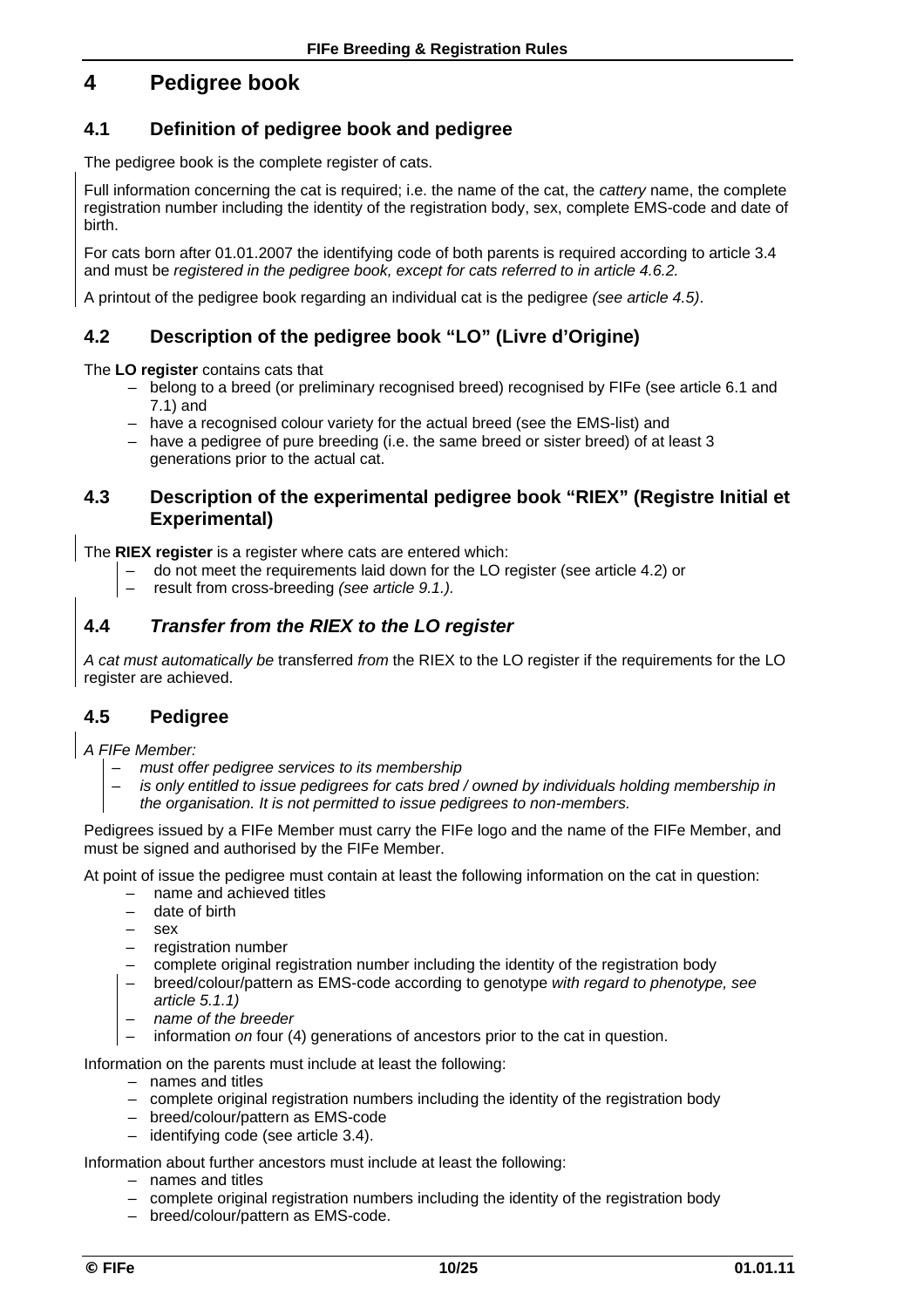# **4.6 Import and transfer**

#### **4.6.1 Import from another FIFe Member**

The original pedigree of an imported cat must be respected. *However, faults and violations of the Breeding & Registration Rules must be corrected and the exporting FIFe Member must be informed of these corrections.*

*The exporting FIFe Member must issue a confirmed transfer declaration.* 

*A transfer is solely a means of transferring a cat from the pedigree book of the exporting FIFe Member to the pedigree book of the importing FIFe Member.* 

#### **4.6.2 Transfer of pedigrees from non-FIFe organisations**

When registering cats imported with an official pedigree from non-FIFe organisations:

- the importing FIFe Member decides upon the reliability of the non-FIFe organisation
- the registration in the LO or RIEX register must always fulfil the genetic principles and the requirements of the FIFe Breeding & Registration Rules, *except for the requirement with regard to the identifying code of both parents of the cat, as laid down in article 4.5*
- *the original pedigree must be respected; however faults and violations of the Breeding & Registration Rules must be corrected.*

*A cat imported with a pedigree from a non-FIFe organisation:* 

- *fulfilling the requirements for registration in the LO register according to article 4.2 must be entered in the LO register and may not be downgraded to the RIEX register*
- *not fulfilling the requirements for registration in the LO register according to article 4.2 must be entered in the RIEX register and may not be upgraded to the LO register.*

If the exporting organisation uses transfer declarations, such a declaration must be provided *before the cat can* be registered in the LO or RIEX register.

Imported cats will not retain their titles. Titles of forbears may be retained on the pedigree.

#### **4.6.3 Original name of an imported cat to be retained**

It is forbidden for any FIFe Member to deliberately register a cat with anything other than its original name.

The pedigree originally issued for a cat may never be destroyed when the cat is imported into a FIFe club.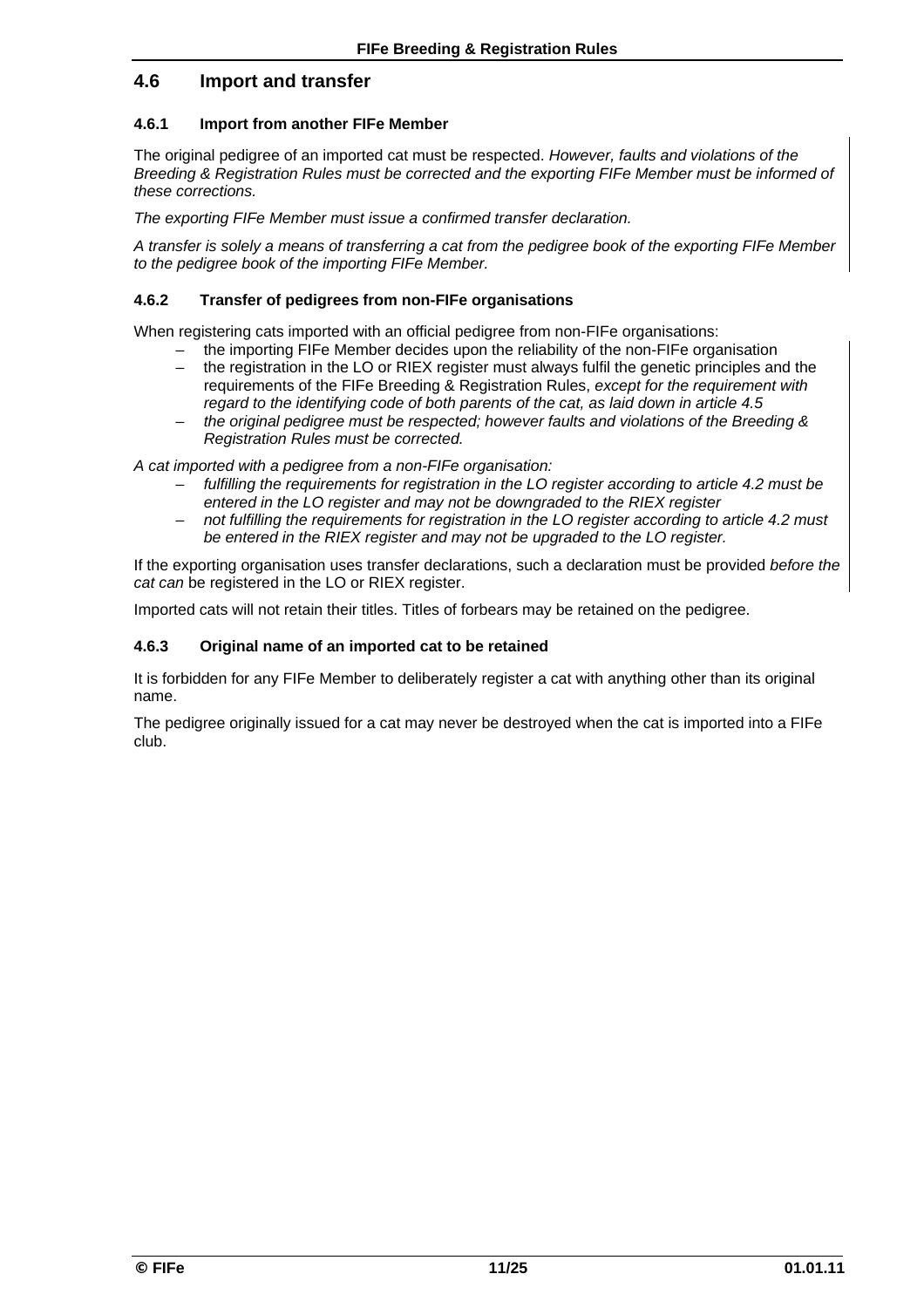# **5 Registration rules**

# **5.1 Registration of cats**

#### **5.1.1 General principles**

All kittens bred by a National FIFe Member's member must be first registered in FIFe.

Registration of a cat in the LO or RIEX register must be done according to the EMS-system and genetic principles.

*If a cat's* phenotype differs from its genotype*, also the phenotype* must be registered *in the LO or RIEX register,* after *the genotype* has been proven by:

- the genetics of the parents
- its progeny.

In these cases both the cat's known genotype and phenotype must be noted in the pedigree. The phenotype must be in accordance with the description in the EMS-system and must be written in brackets *in the pedigree.* 

A cat *must* compete at shows according to phenotype.

If a cat obtains a title (CH, PR, IC, IP, GIC, GIP, SC, SP) under a mistaken identity, it will lose this title upon transfer to its true identity.

#### **5.1.2 Special codes for registration**

#### **5.1.2.1 Var(iant)**

The term "var" may be added to the EMS-code to indicate that a shorthair cat carries or may carry the gene for longhair.

#### **5.1.2.2 Dilute modifier "m"**

| <b>EMS-code</b> | <b>Colour</b>                               |
|-----------------|---------------------------------------------|
| m               | modifier                                    |
| x am            | caramel, based on blue                      |
| x cm            | caramel, based on lilac                     |
| x em            | apricot, based on cream                     |
| x pm            | caramel, based on fawn                      |
| $x \cdot m$     | caramel, where the base colour is not known |

#### **Remark:**

This effect of the Dilute Modifiers is, according to the theory, the result of a dilution of diluted colours in combination with a gene described as dilute modifier. In FIFe Siamese e.g. can be registered as:

| <b>EMS-code</b> | Colour                                              |
|-----------------|-----------------------------------------------------|
| SIA x am        | Siamese caramel, based on blue                      |
| SIA x cm        | Siamese caramel, based on lilac                     |
| SIA x em        | Siamese apricot, based on cream                     |
| SIA x pm        | Siamese caramel, based on fawn                      |
| $SIA x * m$     | Siamese caramel, where the base colour is not known |

#### **5.1.3 Registration number**

From 01.01.1997 all new entries in the LO or RIEX registers must be made according to the following principle:

#### (**Country code) + (Abbreviation of FIFe Member) + (LO or RX) + (no.)**

From 01.01.2010 the country code to be used is the international ISO 3166-1 alpha-2 code of country names (see FIFe General Rules, Annex 2).

For example:

- a cat entered in the LO in Sweden will be registered as (SE) SVERAK LO nnnn
- a cat entered in the RIEX in France will be registered as (FR) FFF RX nnnn.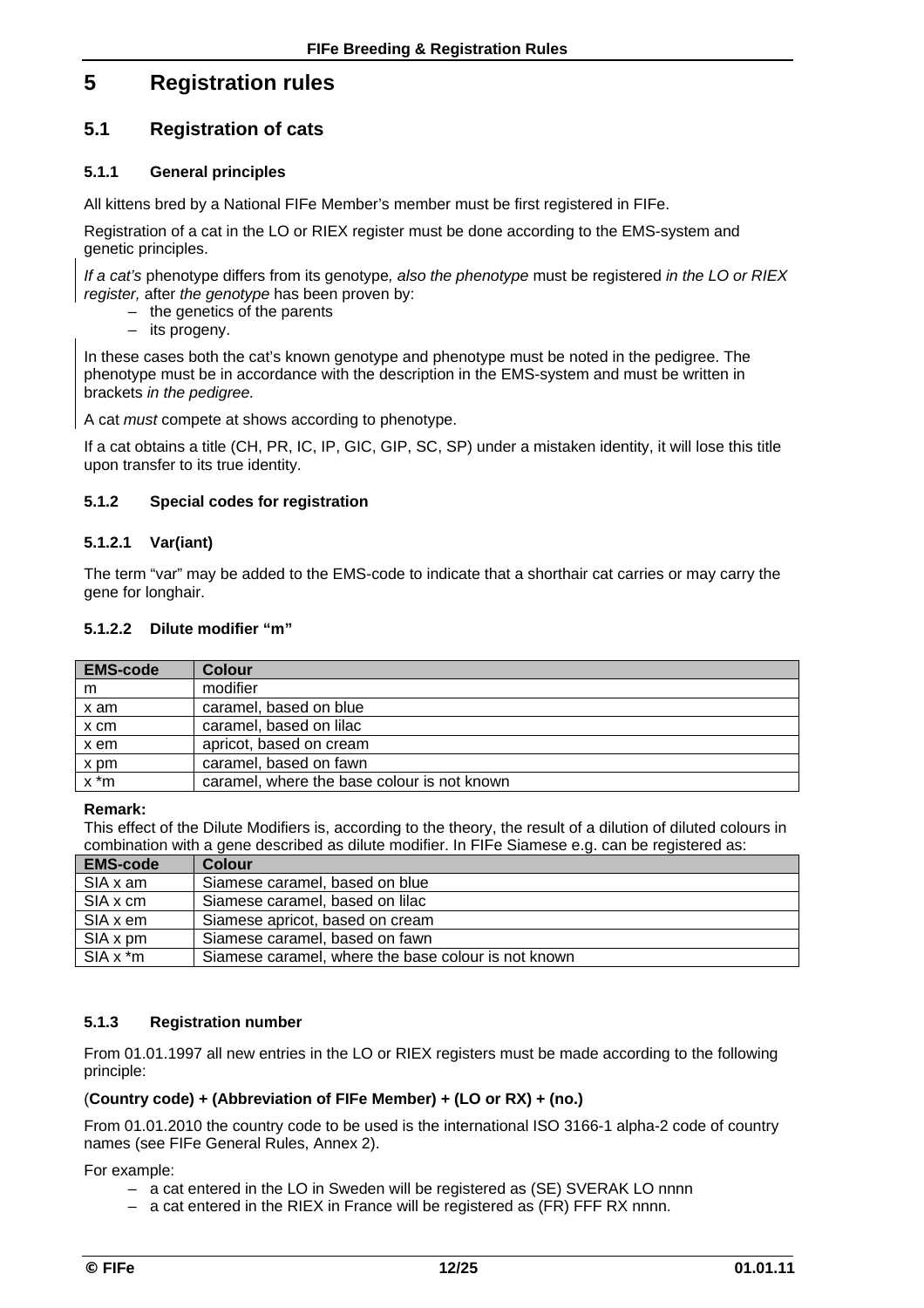If a pedigree is established (LO or RIEX), all the original registration numbers from the ancestors must be maintained absolutely.

It is not allowed to give cats, other than those newly imported, a new FIFe registration number.

The first and original registration number of each cat must be visibly kept on its pedigree whenever imported cats are concerned.

# **5.2 Registration of titles**

#### **5.2.1 List of FIFe titles**

| <b>Title</b>                        | Abbreviation* | <b>Remark</b>                                                                                                                                       |
|-------------------------------------|---------------|-----------------------------------------------------------------------------------------------------------------------------------------------------|
| Champion                            | CН            |                                                                                                                                                     |
| Premier                             | PR.           |                                                                                                                                                     |
| <b>International Champion</b>       | ΙC            |                                                                                                                                                     |
| <b>International Premier</b>        | IP            | These titles are placed                                                                                                                             |
| <b>Grand International Champion</b> | <b>GIC</b>    | before the full name of the cat                                                                                                                     |
| <b>Grand International Premier</b>  | <b>GIP</b>    |                                                                                                                                                     |
| Supreme Champion                    | <b>SC</b>     |                                                                                                                                                     |
| <b>Supreme Premier</b>              | SP            |                                                                                                                                                     |
| <b>National Winner</b>              | NW            | This title $+$ (the ISO country code) $+$ the year are<br>placed before the full name and before other<br>possible titles of the cat, e.g. NW(IT)11 |
| Scandinavian Winner                 | <b>SW</b>     | These titles + the year are placed before the full                                                                                                  |
| World Winner                        | WW.           | name and before other possible titles of the cat                                                                                                    |
| <b>Junior Winner</b>                | JW            |                                                                                                                                                     |
| <b>Distinguished Merit</b>          | DM            | These titles are placed                                                                                                                             |
| <b>Distinguished Show Merit</b>     | <b>DSM</b>    | after the full name of the cat                                                                                                                      |
| <b>Distinguished Variety Merit</b>  | <b>DVM</b>    |                                                                                                                                                     |

\* for breeds with preliminary recognition, the abbreviations of the titles Champion, Premier, International Champion and International Premier will be preceded by a "P" indicating a preliminary title (i.e. PCH, PPR, PIC, PIP)

#### **5.2.2 Distinguished Merit (DM)**

The FIFe title of "Distinguished Merit (DM)" shall be awarded to a cat according to the following rules:

- a. The required number of offspring to gain the titles of IC/IP or higher or DM should be a minimum of 5 for a female cat and a minimum of 10 for a male cat.
- b. Only FIFe registered titles are valid.
- c. The owner may claim the title "DM" in the same manner as other existing titles are claimed.
- d. The "DM" shall be placed after the full name of the cat.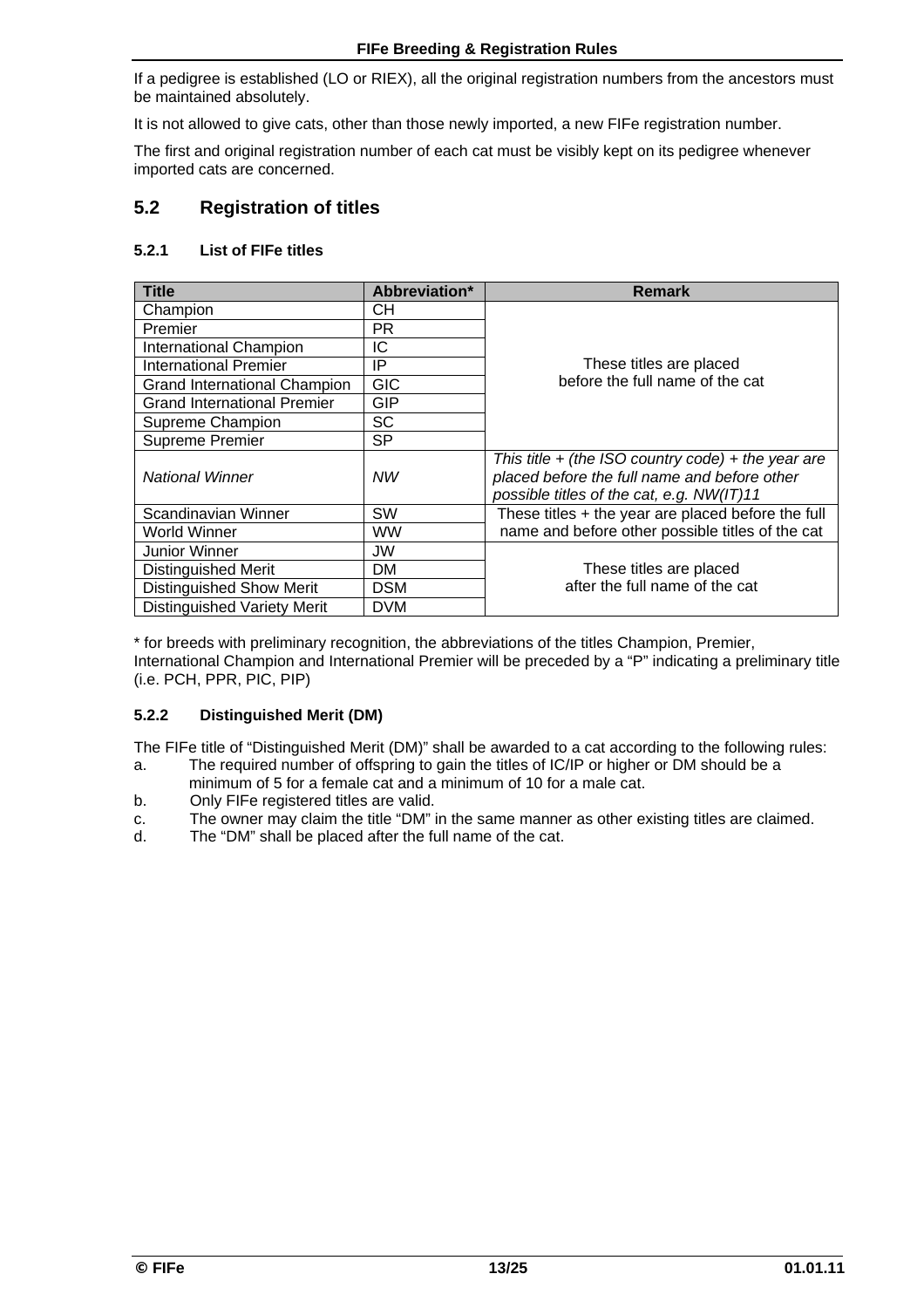# **6 Rules for recognised breeds**

# **6.1 List of recognised breeds**

| <b>EMS-code</b>         | <b>Breed name</b>          | <b>Sister breed</b>        |
|-------------------------|----------------------------|----------------------------|
| ABY                     | Abyssinian                 | <b>SOM</b>                 |
| <b>ACL</b>              | American Curl Longhair     | ACS                        |
| <b>ACS</b>              | American Curl Shorthair    | <b>ACL</b>                 |
| <b>BAL</b>              | <b>Balinese</b>            | OLH, OSH, SIA, SYL, SYS    |
| <b>BEN</b>              | Bengal                     | None                       |
| <b>BML</b>              | <b>Burmilla</b>            | $\overline{\mathsf{None}}$ |
| <b>BRI</b>              | <b>British</b>             | None                       |
| <b>BUR</b>              | <b>Burmese</b>             | None                       |
| CHA                     | Chartreux                  | None                       |
| <b>CRX</b>              | Cornish Rex                | None                       |
| <b>CYM</b>              | Cymric                     | <b>MAN</b>                 |
| <b>DRX</b>              | Devon Rex                  | None                       |
| <b>DSP</b>              | Don Sphynx                 | None                       |
| <b>EUR</b>              | European                   | None                       |
| <b>EXO</b>              | Exotic                     | <b>PER</b>                 |
| <b>GRX</b>              | German Rex                 | None                       |
| <b>JBT</b>              | Japanese Bobtail           | $\overline{\mathsf{None}}$ |
| <b>KBL</b>              | Kurilean Bobtail Longhair  | <b>KBS</b>                 |
| <b>KBS</b>              | Kurilean Bobtail Shorthair | <b>KBL</b>                 |
| <b>KOR</b>              | Korat                      | None                       |
| <b>MAN</b>              | Manx                       | <b>CYM</b>                 |
| MAU                     | Egyptian Mau               | None                       |
| <b>MCO</b>              | <b>Maine Coon</b>          | None                       |
| <b>NEM</b>              | Neva Masquerade            | $\overline{\text{SIB}}$    |
| <b>NFO</b>              | Norwegian Forest Cat       | None                       |
| $\overline{OCI}$        | Ocicat                     | None                       |
| OLH                     | <b>Oriental Longhair</b>   | BAL, OSH, SIA, SYL, SYS    |
| $\overline{\text{OSH}}$ | <b>Oriental Shorthair</b>  | BAL, OLH, SIA, SYL, SYS    |
| PER                     | Persian                    | <b>EXO</b>                 |
| <b>RAG</b>              | Ragdoll                    | None                       |
| RUS                     | <b>Russian Blue</b>        | None                       |
| $\overline{\text{SB}}$  | Sacred Birman              | None                       |
| <b>SIA</b>              | Siamese                    | BAL, OLH, OSH, SYL, SYS    |
| $\overline{\text{SIB}}$ | Siberian                   | <b>NEM</b>                 |
| <b>SNO</b>              | Snowshoe                   | None                       |
| <b>SOK</b>              | Sokoke                     | None                       |
| <b>SOM</b>              | Somali                     | <b>ABY</b>                 |
| <b>SPH</b>              | Sphynx                     | None                       |
| <b>SYL</b>              | Seychellois Longhair       | SYS, BAL, OLH, OSH, SIA    |
| <b>SYS</b>              | Seychellois Shorthair      | SYL, BAL, OLH, OSH, SIA    |
| <b>TUA</b>              | <b>Turkish Angora</b>      | None                       |
| TUV                     | <b>Turkish Van</b>         | None                       |

### **6.1.1 Sister breeds**

Sister breeds are breeds which share the same standards except for coat length and/or pattern and can be inter-mated without permission.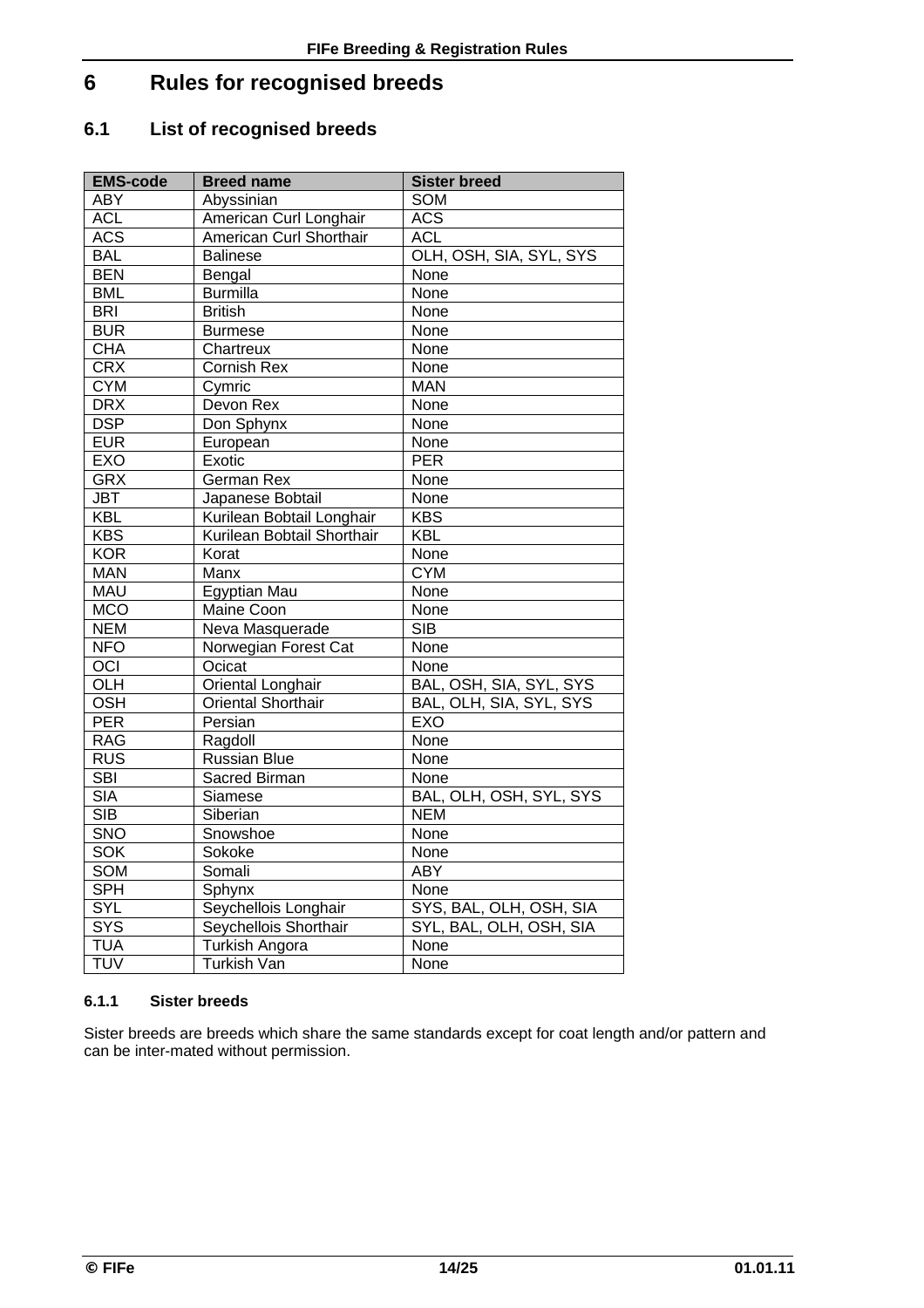#### **6.1.2 Special restrictions and registration rules for some breeds**

*For progeny of two cats within a recognised breed in a colour, pattern and/or coat length specifically excluded in the sub-articles to this article or in the* FIFe *breed standard, any cat of the excluded variety must be registered as longhair / shorthair progeny with the indication of the originating breed*:

- XLH \* *<EMS-code of the originating breed> and as its description: "Non-recognised longhair" + the description for colour, pattern, etc. according to the EMS system*
- XSH \* *<EMS-code of the originating breed> and as its description: "Non-recognised shorthair" + the description for colour, pattern, etc. according to the EMS system.*

 (\* - the asterisk - stands for additional information according to the EMS-system, i.e. lower case, basic colours letters, etc.)

*Cats with the indication "<EMS-code of originating breed>" cannot be used for breeding without the permission from the FIFe Member.* 

# **6.2 ACL/ACS (American Curl Longhair and Shorthair)**

ACL/ACS with straight ears are to be registered as ACL/ACS x \* 71 (i.e. as an unrecognised variety) in the RIEX registry.

ACL/ACS with straight ears can be used in the breeding programme for ACL/ACS.

# **6.3 BEN (Bengal)**

Novice cats are not permitted.

Cross-breeding with Bengals is not permitted.

*Bengals of generations F1–F4 are not allowed for breeding.* 

# **6.4 BRI (British)**

The FIFe shall not recognise any other coat length than shorthair *in the British (BRI).* 

*Longhair cats must be registered as XLH \* <BRI>.* 

*No progeny of a Scottish Fold with straight ears (SFL non \* 71 / SFS non \* 71) may be registered as a BRI (see article 8.4).*

# **6.5 BUR (Burmese)**

The FIFe shall only recognise the following EMS-codes in Burmese: n, a, b, c, d, e, f, g, h, j.

The FIFe will not encourage any person or federation to produce Burmese in any other colour varieties than those listed above.

When breeding Burmese:

- silver and/or agouti varieties and/or piebald spotting are not allowed for breeding
- offspring in a non-recognised colour variety shall be registered as XSH*.*

# **6.6 DSP (Don Sphynx)**

DSP x  $*$  br may be used for breeding DSP.

When breeding DSP:

– offspring with normal coat shall be registered as XSH \* (DSP) / XLH \* (DSP) and are only allowed for breeding DSP with permission from the FIFe Member.

\* means additional information following the EMS-system; i.e. lower case basic colour letter etc.

#### **DSP x DSP = mating a DSP to a DSP**

Indicating the appearance of the possible offspring and how these should be registered:

| Appearance      | <b>EMS-code</b>  | <b>Breeding restrictions</b>                               |
|-----------------|------------------|------------------------------------------------------------|
| naked           | DSP <sup>*</sup> | None                                                       |
| brush           | $DSP x * br$     | Can be used for breeding DSP.                              |
| coated          | XSH * (DSP)      | Can be used for breeding DSP with permission from the FIFe |
| (short or long) | XLH * (DSP)      | Member.                                                    |
| 1.11.1          |                  | $\cdots$ $\cdots$<br>.                                     |

\* means additional information following the EMS-system; i.e. lower case basic colour letter etc.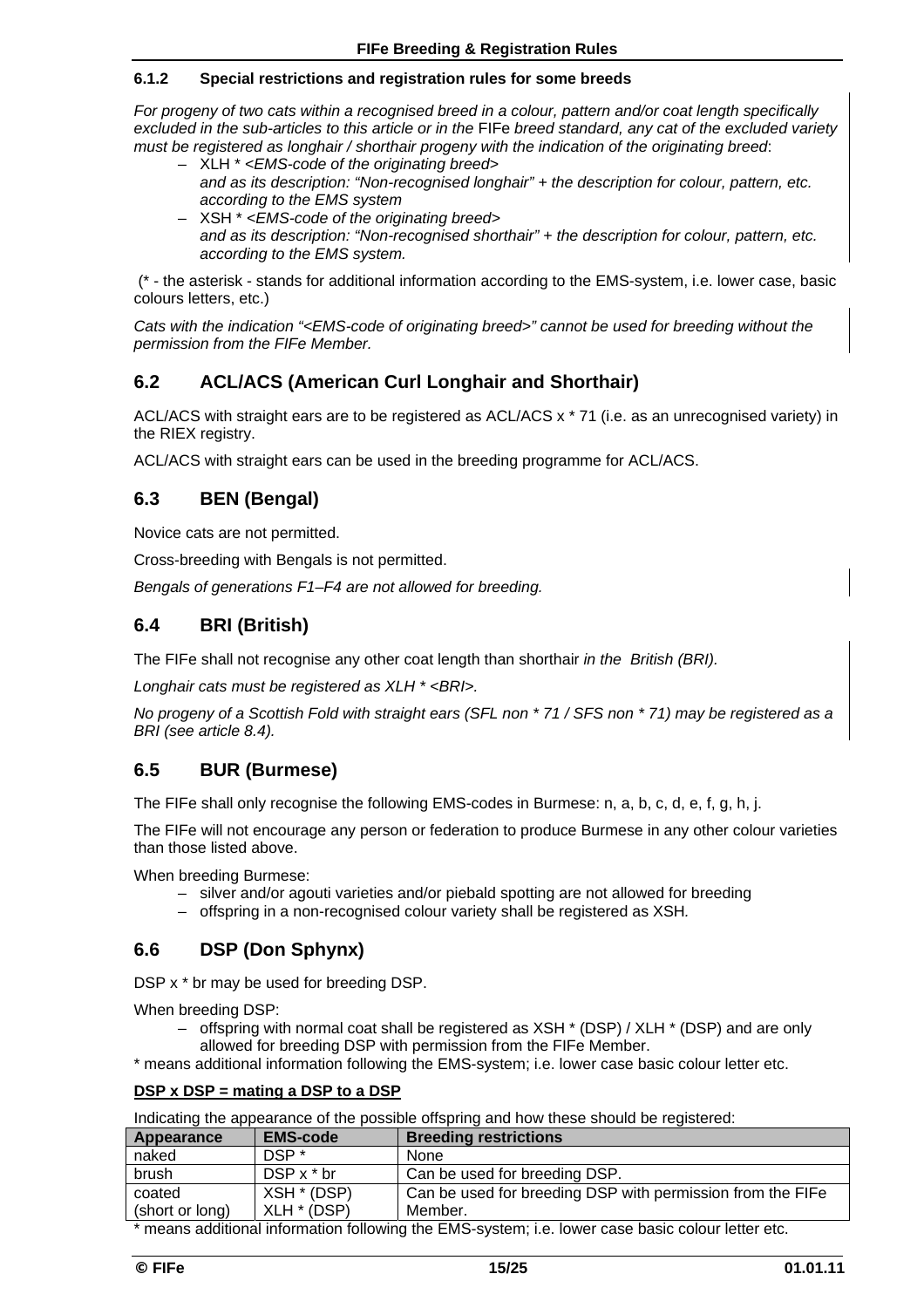#### **6.6.1 EMS-code "br" (brush)**

The EMS-code "br" (brush) must be added to the EMS-code as an indication of the hair length and is exclusively reserved for the registration of DSP and PEB.

The word "brush" means the cats has fine wavy, often wiry, hair on the whole body, with bald areas on the head, upper part of the neck or on the back of more than 2 mm. in length.

#### **Registration examples:**

DSP x n br 33 Don Sphynx seal point brush<br>DSP x fs br 03 21 Don Sphynx black-tortie silve Don Sphynx black-tortie silver tabby bicolour brush

#### **6.6.2 EMS-codes "s" (silver) and "y" (golden)**

For hairless breeds like DSP, the EMS-codes "s" (silver) and "y" (golden) shall not be used regardless of the genotype.

# **6.7 EUR (European)**

FIFe shall not recognise any other coat length than shorthair *in the European (EUR)*.

Longhair *cats must* be registered as XLH *\* <EUR>.* 

*Chocolate, lilac, cinnamon, fawn (i.e. EMS codes b, c, h, j, o, p, q and r) and shaded, shell, golden, ticked tabby and pointed (i.e. EMS-codes y, 11, 12, 25, 31, 32 and 33) are not permitted and must be registered as XSH \* <EUR>.* 

# **6.8** *JBT (Japanese Bobtail)*

*Silver, shaded, shell, golden, ticked tabby and pointed (i.e. EMS-codes s, y, 11, 12, 25, 31, 32 and 33) are not permitted in the Japanese Bobtail (JBT) and must be registered as XSH \* <JBT>.* 

# **6.9 KBL/KBS (Kurilean Bobtail Longhair and Shorthair)**

Only cats imported from the Kurile Islands, with certification, may be entered in the Novice class for recognition.

No outcross breeds *are permitted*.

*Chocolate, lilac, cinnamon, fawn and pointed patterns are not permitted and must be registered as XLH \* <KBL> or XSH \* <KBS>.* 

# **6.10 KOR (Korat)**

The FIFe shall not recognise any other colour variety than blue in the Korat.

The FIFe will not encourage any person or federation to produce colours other than blue in the Korat.

When breeding Korats:

- Only blue KOR shall be used, and only blue offspring from blue KOR parents can be registered as Korat (KOR).
- Offspring in a colour variety other than blue shall be registered as XSH/XLH.
- Only Korats imported from Thailand may be entered in the novice class for recognition. Their origin must be officially proven by documentation.
- Korat cats used in breeding must have a DNA-test for GM, unless both parents are proven to be free from GM.
- These breeding principles are to be followed:
	- GM-free x GM-free
	- Non-carrier x carrier provided that all offspring are GM-tested.
- If a desired mating is not completely covered by points above, the FIFe Member must approve such a mating in advance after having received a well-founded application. The FIFe Member states all conditions if the application is granted.
- The cats that need testing according to this rule must be identifiable by microchip or tattoo.
- The breeder must inform buyers of Korat cats about the GM-diseases and the registration policy.
- A certified veterinarian certificate regarding the GM-status must be attached to the pedigree.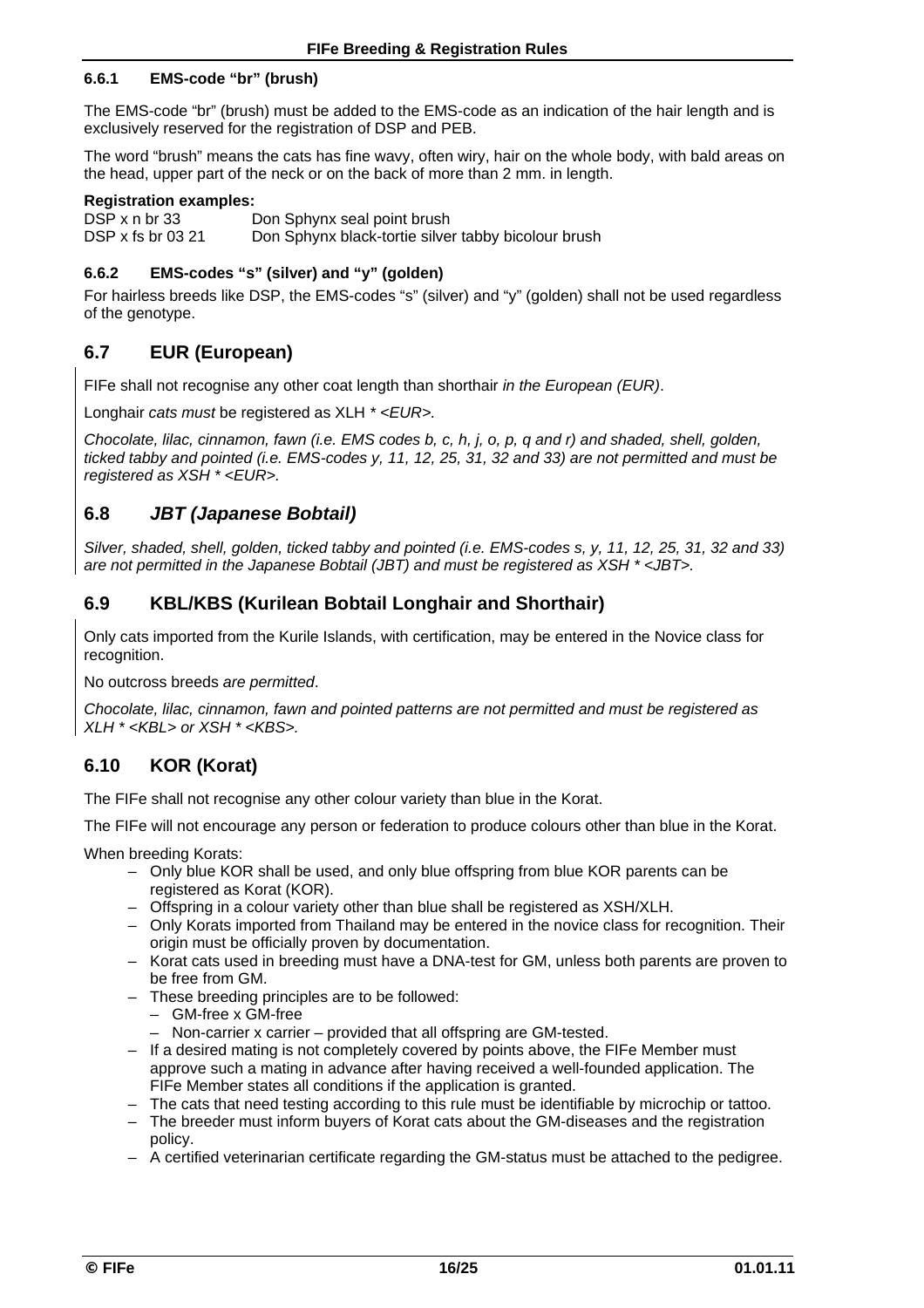# **6.11 MAN/CYM (Manx and Cymric)**

A Manx/Cymric having at least three generations of MAN/CYM (MAN/CYM 51, 52, 53 and 54) prior to the actual cat must be registered in the LO registry.

Remark: Manx having MAN 54 in its pedigree in one or more of the three generations prior to the cat in question, will be registered in the LO pedigree book.

# **6.12 MAU (Egyptian Mau)**

Novice cats are not permitted.

# **6.13** *MCO (Maine Coon)*

*The FIFe shall not recognise any pointed colour variety in the Maine Coon (MCO).* 

*Chocolate, lilac, cinnamon, fawn and pointed patterns are not permitted and must be registered as XLH \* <MCO>.* 

# **6.14 NEM (Neva Masquerade)**

Novice class is only accepted for cats born in the former USSR.

Any crossing with other breeds is prohibited, *except with sister breed Siberian (SIB).* 

*Chocolate-, lilac-, cinnamon- and fawn-pointed patterns are not permitted and must be registered as XLH \* <NEM>.* 

# **6.15 NFO (Norwegian Forest Cat)**

*The FIFe shall not recognise any pointed colour variety in the Norwegian Forest Cat (NFO).* 

*Chocolate, lilac, cinnamon, fawn and pointed patterns are not permitted and must be registered as XLH \* <NFO>.* 

# **6.16 OCI (Ocicat)**

Reds, creams and tortie-tabbies are not allowed *and must be registered as: XSH \* <OCI>*. *Cinnamon and fawns* s*howing high levels of rufism* may resemble red or cream, but can never produce female tortie-tabbies.

# **6.17 RAG (Ragdoll)**

The FIFe shall not recognise any other colour variety than Siamese pointed with blue eyes *in the Ragdoll (RAG); any other variety must be registered as XLH \* <RAG>.* 

# **6.18 RUS (Russian Blue)**

The FIFe shall not recognise any colour variety other than blue in the Russian Blue.

The FIFe will not encourage any person or federation to produce colours other than blue in the Russian Blue.

When breeding Russian Blues:

- only blue RUS shall be used, and only blue *progeny* from blue RUS parents can be registered as Russian Blue (RUS)
- shorthair *progeny* in a colour variety other than blue *must* be registered as XSH *\** .

# **6.19 SIA/BAL (Siamese and Balinese)**

Crosses of Siamese and Balinese of all varieties with silvers of any variety are prohibited. At the breeder's request, the FIFe member may grant exceptions. In such cases the FIFe Member will be responsible for the determination of the colours of the offspring.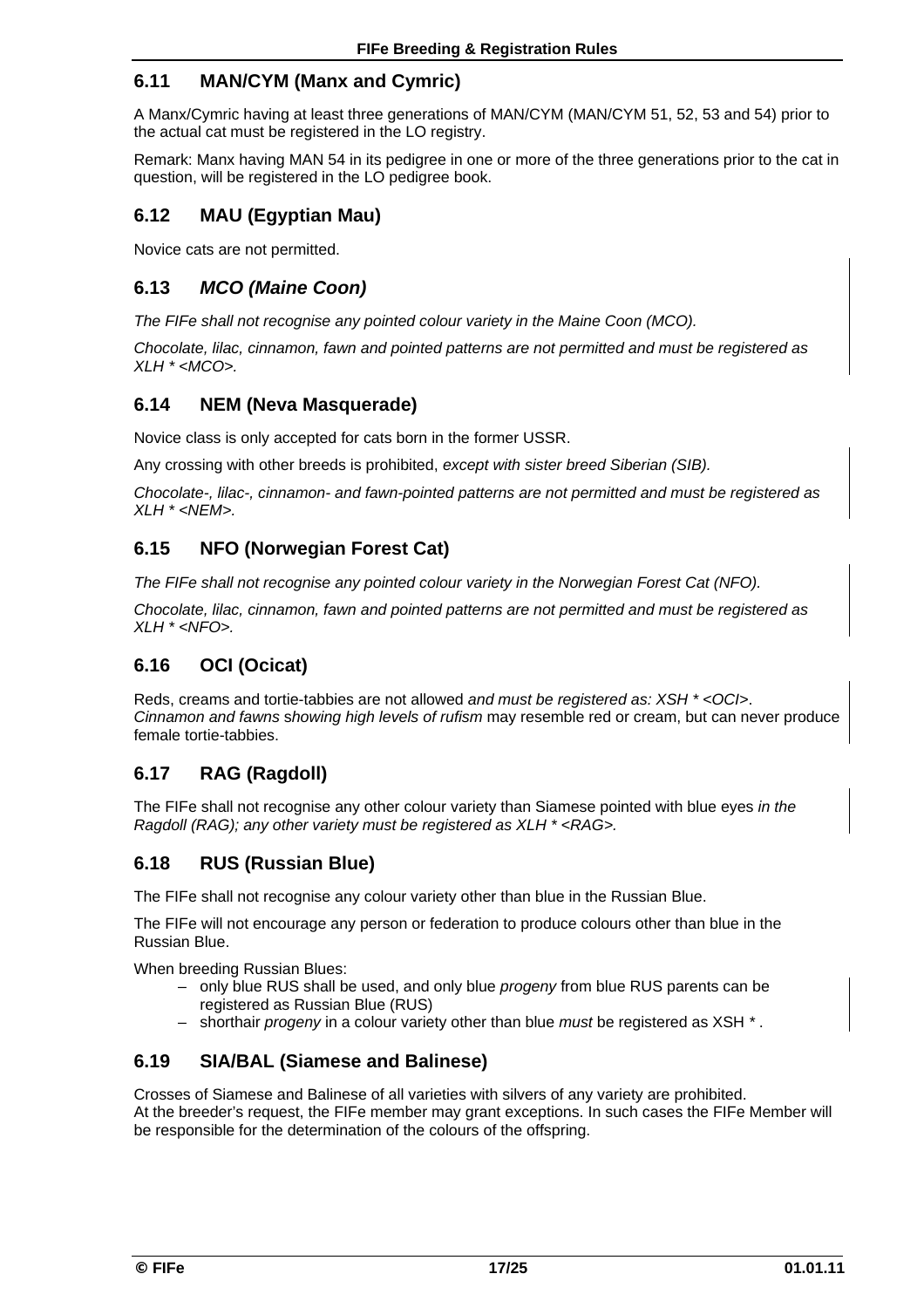# **6.20 SIB (Siberian)**

Novice class only accepted for cats born in the former USSR.

Any crossing with other breeds is prohibited, *except with sister breed Neva Masquerade (NEM).*

*Chocolate, lilac, cinnamon, fawn with or without pointed patterns are not permitted and must be registered as XLH \* <SIB>.* 

*Pointed cats in other colours must be registered as NEM \*.* 

# **6.21 SOK (Sokoke)**

Only Sokoke cats imported from the Sokoke district in Kenya (Africa) may be entered in the Novice class for recognition. Their origin must be officially proved by documentation.

# **6.22 SPH (Sphynx)**

For hairless breeds like SPH, the EMS-codes "s" (silver) and "y" (golden) shall not be used regardless of the genotype.

# **6.23** *TUA (Turkish Angora)*

*The FIFe shall not recognise any pointed colour variety in the Turkish Angora (TUA).* 

*Chocolate, lilac, cinnamon, fawn and pointed patterns are not permitted and must be registered as XLH \* <TUA>.*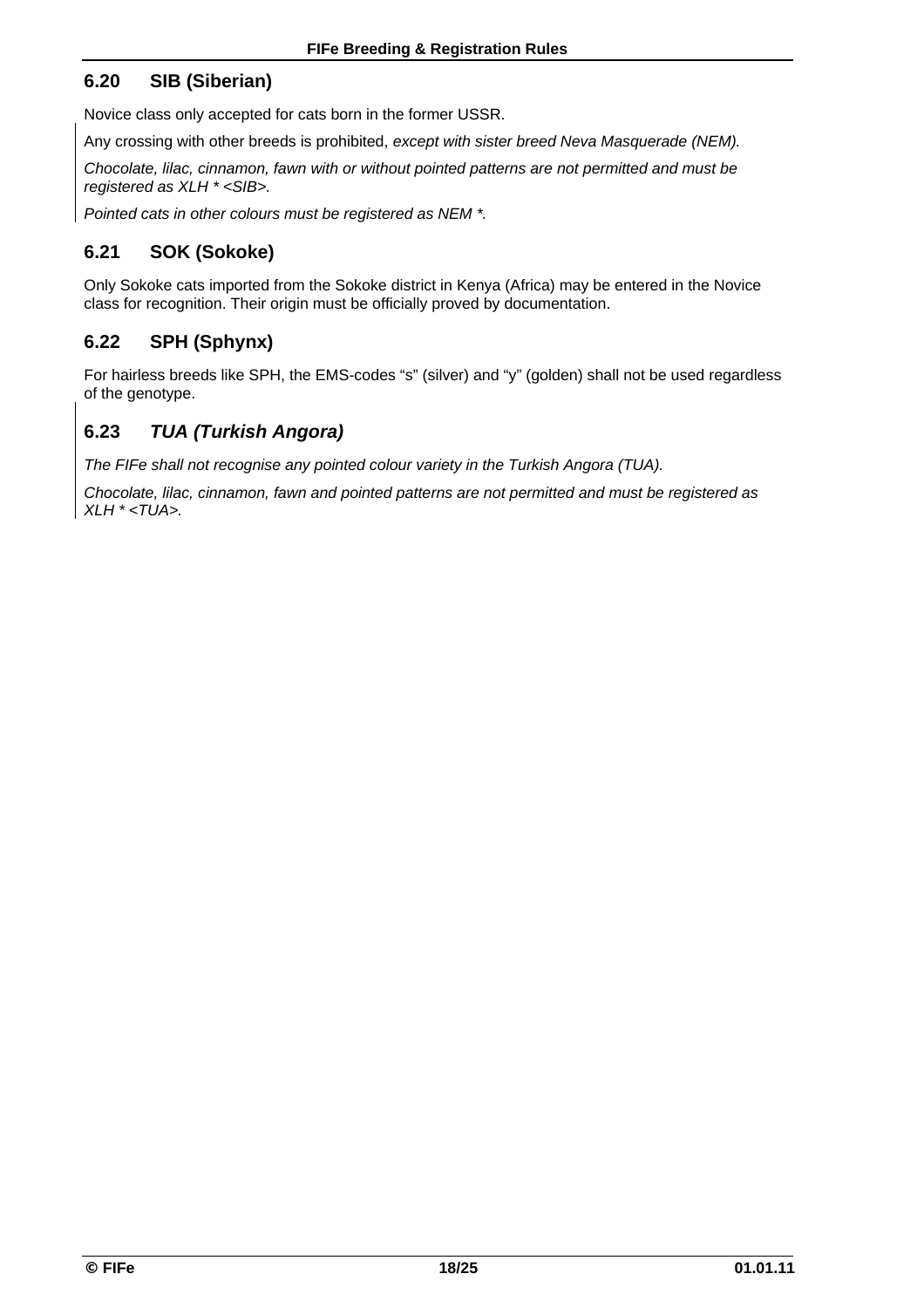# **7 Rules for preliminary recognised breeds**

The rules regarding an individual preliminary recognised breed shall be transferred to chapter 6 if and when full recognition is obtained for the breed.

# **7.1 List of preliminary recognised breeds**

| <b>EMS-code</b> | <b>Breed name</b> | <b>Sister breed</b> |
|-----------------|-------------------|---------------------|
| DFR.            | Peterbald         | None                |

# **7.2 PEB (Peterbald)**

If full recognition is not obtained before 01.01.2012, this breed will be deleted from chapter 7.

PEB x  $*$  br may be used for breeding PEB  $*$ .

When breeding PEB:

- Naked cats as a result of a cross-breeding with permitted outcross should be registered as XSH \* (PEB) and can be re-registered to PEB, according to article 9.1.3
- Non-naked cats as a result of a cross-breeding with permitted outcross should be registered as XSH \* (PEB) / XLH \* (PEB) and cannot be re-registered.
- They may be used for breeding PEB after permission from the FIFe Member – It is strictly prohibited to use XSH \* (PEB) and XLH \* (PEB) with BAL, OLH, OSH, SIA, SYL & SYS or where BAL, OLH, OSH, SIA, SYL & SYS are the target breed.

\* means additional information following the EMS-system; i.e. lower case basic colour letter etc.

### **PEB x PEB = mating Peterbald to Peterbald**

Indicating the possible offspring and how these should be registered:

| <b>Appearance</b>         | <b>EMS-code</b>            | <b>Breeding restrictions</b>                                         |
|---------------------------|----------------------------|----------------------------------------------------------------------|
| naked                     | PFR <sup>*</sup>           | None                                                                 |
| brush                     | $PEB x * br$               | Can be used for breeding PEB with permission from the FIFe<br>Member |
| coated<br>(short or long) | XSH * (PEB)<br>XLH * (PEB) | Can be used for breeding PEB with permission from the FIFe<br>Member |

\* means additional information following the EMS-system; i.e. lower case basic colour letter etc.

#### **Allowed outcross: PEB x Category IV cat = mating a Peterbald to another Category IV cat**

Indicating the possible offspring and how these should be registered:

| <b>Appearance</b> | <b>EMS-code</b>    | <b>Breeding restrictions</b>                              |
|-------------------|--------------------|-----------------------------------------------------------|
| naked             | $XSH * (PEB)$      | It is possible to be re-registered as PEB                 |
| brush             | $XSH x * br (PEB)$ | No re-registration possible.                              |
|                   |                    | Should only be used for breeding PEB, pending permission. |
| coated            | XSH * (PEB)        | No re-registration possible.                              |
| (short or long)   | $XLH*(PEB)$        | Should only be used for breeding PEB, pending permission. |

\* means additional information following the EMS-system; i.e. lower case basic colour letter etc.

#### **7.2.1 EMS-code "br" (brush)**

The EMS-code "br" (brush) must be added to the EMS-code as an indication of the hair length and is exclusively reserved for the registration of PEB and DSP.

The word "brush" means the cats has fine wavy, often wiry, hair on the whole body, with bald areas on the head, upper part of the neck or on the back of more than 2 mm. in length.

#### **Registration examples:**

PEB x n br 33 Peterbald seal point brush<br>PEB x fs br 03.21 Peterbald black-tortie silve Peterbald black-tortie silver tabby bicolour brush

#### **7.2.2 EMS-code "s" (silver) and "y" (golden)**

For hairless breeds like PEB, the EMS-codes "s" (silver) and "y" (golden) shall not be used regardless of the genotype.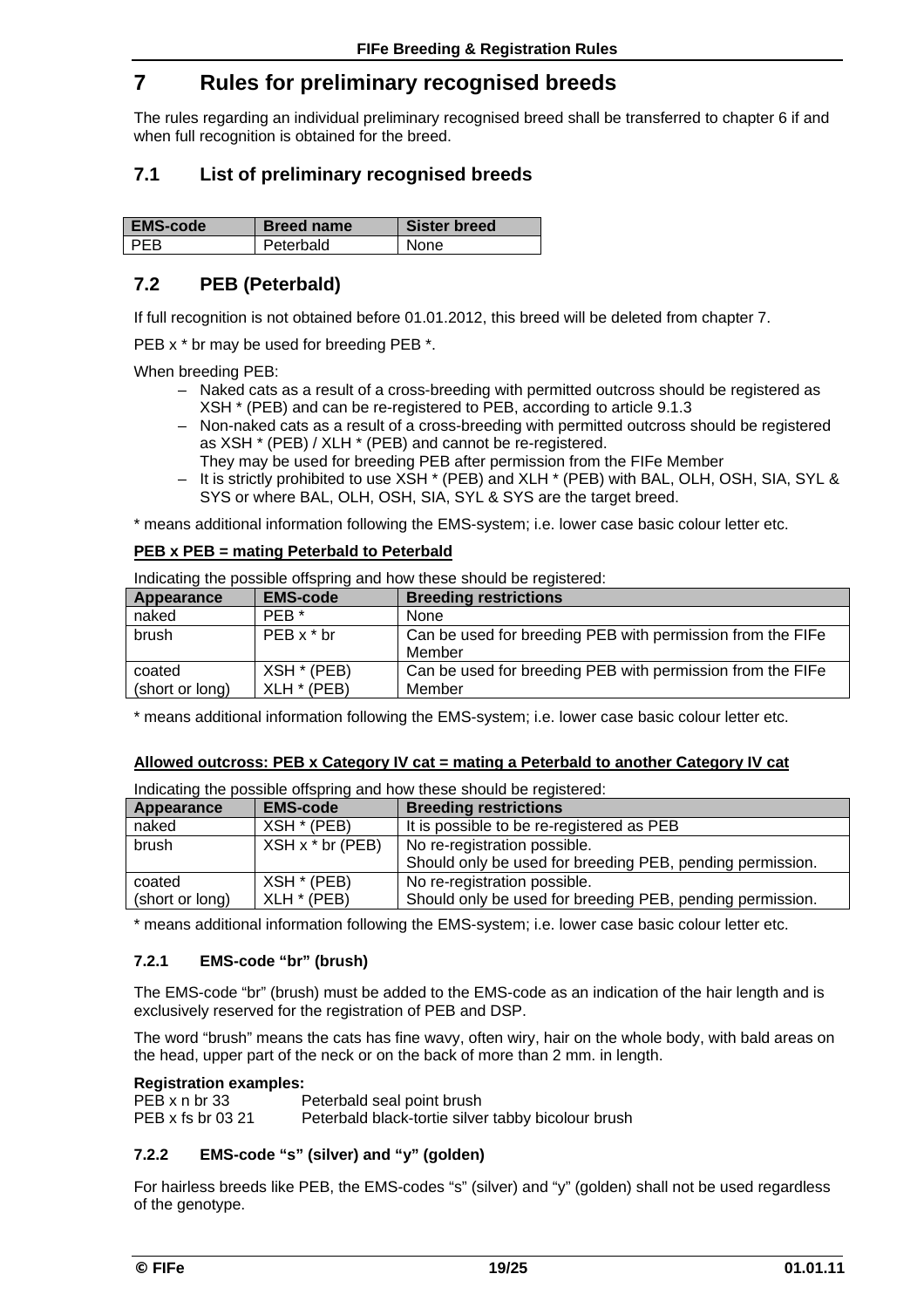# **8 Rules for non-recognised breeds with preliminary abbreviations**

# **8.1 List of non-recognised breeds with preliminary abbreviations**

| i or registration purpose use the following list or abbreviations. |                                    |                 |                            |  |  |
|--------------------------------------------------------------------|------------------------------------|-----------------|----------------------------|--|--|
| <b>EMS-code</b>                                                    | <b>Breed name</b>                  | <b>EMS-code</b> | <b>Breed name</b>          |  |  |
| ABL non *                                                          | American Bobtail Longhair          | PBL non         | Pixiebob Longhair          |  |  |
| ABS non *                                                          | American Bobtail Shorthair         | PBS non         | Pixiebob Shorthair         |  |  |
| AMS non *                                                          | American Shorthair                 | RGM non *       | RagaMuffin                 |  |  |
| AMW non *                                                          | American Wirehair                  | SFL non *       | Scottish Fold Longhair     |  |  |
| ASL non *                                                          | Asian Longhair (see remark below)  | SFS non *       | Scottish Fold Shorthair    |  |  |
| ASS non *                                                          | Asian Shorthair (see remark below) | SIN non         | Singapura                  |  |  |
| AUM non *                                                          | <b>Australian Mist</b>             | SRL non *       | Selkirk Rex Longhair       |  |  |
| BOM non                                                            | Bombay (non-GCCF)                  | SRS non *       | Selkirk Rex Shorthair      |  |  |
| BRX non *                                                          | Bohemian Rex                       | STE non *       | Sterling                   |  |  |
| CEY non *                                                          | Cevlon                             | THA non *       | Thai                       |  |  |
| CLS non *                                                          | California Spangled                | TIF non *       | Tiffanv                    |  |  |
| LPL non *                                                          | La Perm Longhair                   | TOL non *       | Tonkinese Longhair         |  |  |
| LPS non *                                                          | La Perm Shorthair                  | TOS non *       | <b>Tonkinese Shorthair</b> |  |  |
| NEB non                                                            | <b>Nebelung</b>                    |                 |                            |  |  |

For registration purpose use the following list of abbreviations:

\* means additional information following the EMS-system; i.e. lower case basic colour letter etc.

The FIFe Member must grant permission before breeding with a non-recognised breed with a preliminary abbreviation. The application for such breeding must contain at least information on the breed, a full breeding programme, the intended standard and scale of points together with the philosophy of the breed.

#### **Remark**:

A group of cats incorporating Asian Tabby, Burmilla and Bombay as recognised in GCCF only.

# **8.2 Progeny of cats entered in the RIEX register as a non-recognised breed**

The progeny of such a mating may be registered in the RIEX register, provided the FIFe Member has granted permission for the mating according to article 8.1.

# **8.3 Munchkin and "wild" cats**

FIFe does not recognise nor create an EMS-code for the Munchkin.

FIFe does not create EMS-codes for any type of "wild" cat.

# **8.4 SFL non / SFS non (Scottish Fold)**

Until the research mentioned in article 3.6.2 has been done:

- *no progeny of Scottish Fold (SFS non / SFL non) can be registered as a recognised breed (for example: BRI)*
- *all progeny from Scottish Fold matings must be registered in the RIEX register as SFS non or SFL non*
- *progeny having straight ears must be registered as SFS non \* 71 or SFL non \* 71 and can never be registered as any other breed*
- *a cat imported from another FIFe Member which is not registered in accordance with this policy must have its EMS-code amended to comply with the above and the exporting member must be informed of these corrections*
- *a cat imported from a non-FIFe organisation which is not registered in accordance with this article must have its EMS-code amended to comply with the above and article 4.6.2*
- *no cat registered as BRI, or as any other breed, with SFS non / SFL non in its pedigree can be:* 
	- *used for breeding anything but SFS non / SFL non*
	- *exhibited at a show.*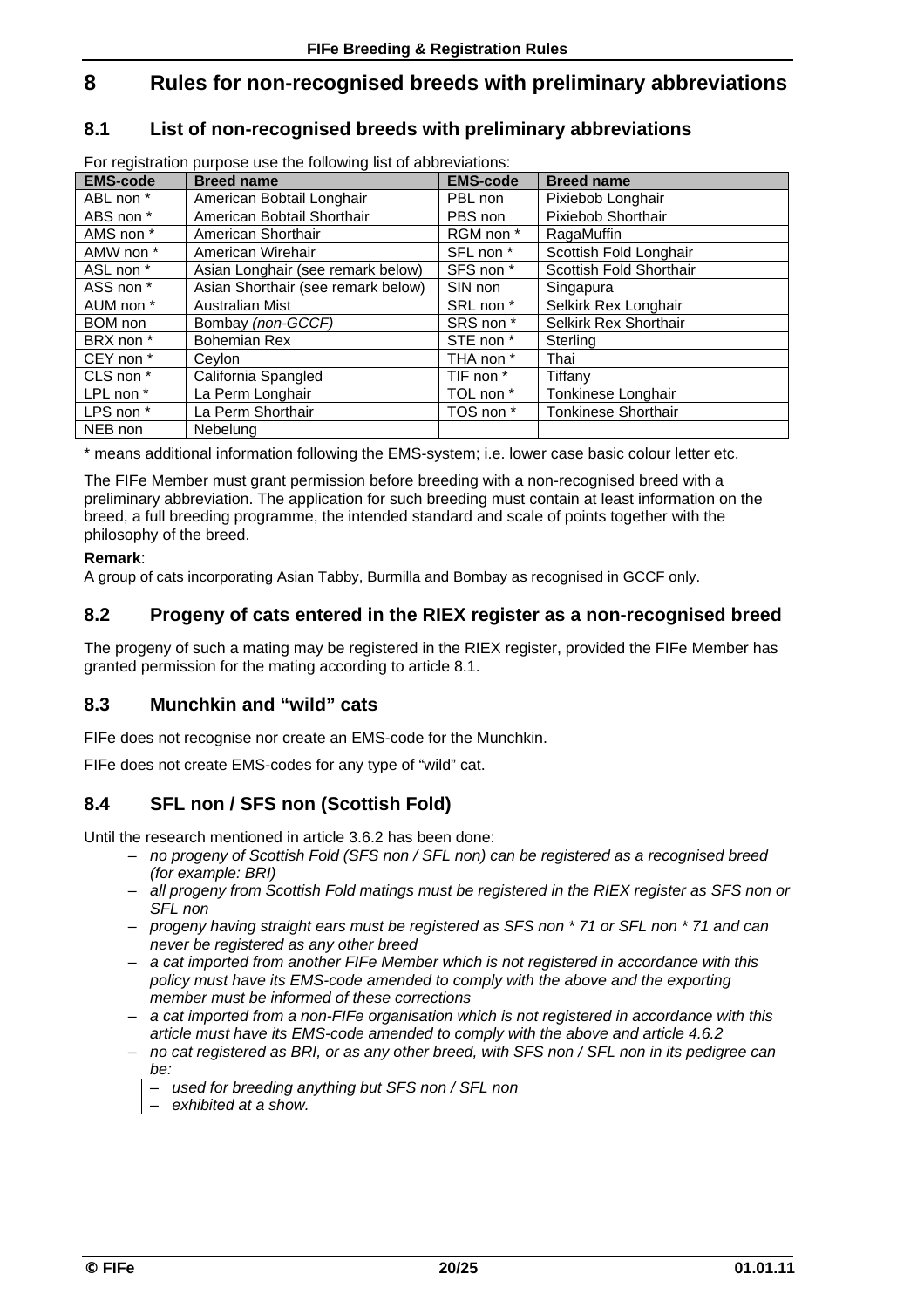# **9 Rules for non-recognised longhair/shorthair (XLH/XSH)**

# **9.1 Cats resulting from cross-breeding**

#### **9.1.1 Definition**

A cross-breed is regarded as the result of a mating with:

- two individually recognised breeds (as listed in article 6.1 and 7.1)
- two non-recognised breeds with preliminary abbreviations (as listed in article 8.1)
- two unrecognised breeds, i.e. XLH \*, XSH \*, XLH \* (target breed), XSH \* (target breed)
- a recognised breed and a non-recognised breed with preliminary abbreviation
- a recognised breed and an unrecognised breed
- an unrecognised breed and a non-recognised breed with preliminary abbreviation.

Cross-breeding can only be performed if the FIFe Member grants permission.

Application for cross-breeding must contain at least information on the target breed, the purpose of the cross-breeding, a full breeding programme and breeding plans, *and in the case of non-recognised breeds, the proposed standard*.

*The rules mentioned in article 9.1 do not apply to mating with sister breeds, which progeny must be entered directly in the LO or RIEX register in accordance with article 4.1 and 4.2.* 

#### **9.1.2 Registration as XLH \* / XSH \* with a target breed**

Cats resulting from the crossing of two breeds *must* be registered in the RIEX register (see article *4.3)*.

These cats *must be* registered as *longhair resp. shorthair progeny with a target breed:*

- *XLH \* (EMS-code of target breed) and as its description: "Non-recognised longhair" + the description for colour, pattern, etc. according to the EMS system*
- *XSH \* (EMS-code of target breed) and as its description: "Non-recognised shorthair" + the description for colour, pattern, etc. according to the EMS system.*

(\* means additional information following the EMS-system; i.e. lower case basic colour letter etc.)

*The addition "(EMS-code of target breed)" may only be used for progeny of two cats within a breeding programme as detailed in article 9.1.1. Progeny of random matings or cross-breeding without permission must be registered as XSH \* resp. XLH \* without this addition.* 

#### **9.1.3 Re-registration in the target breed**

*A cat with the addition "(EMS-code of target breed)"* may be re-registered as *its target* breed *after* meeting one of the following requirements:

- *1. a)* being exhibited at a minimum age of 3 months during an international cat show in the "Control Class" *(class 13b) and,*
	- *b)* being judged by at least two *international FIFe* judges *whom the FIFe member must provide with a written explanation as to why the cat is presented in this class and,*
	- *c)* by obtaining the qualification "Excellent" (for recognised breeds) *according to the target breed standard* or "" (for non-recognised breeds) *according to the proposed standard (see chapter 8)*  from both the judges.

**OR** 

- *2. a)* being *judged at a minimum age of 3 months* by at least two international FIFe judges, *whom the FIFe member must provide with a written explanation as to why the cat is presented*, and
	- *b)* by obtaining the qualification "Excellent" (for recognised breeds) *according to the target breed standard* or "" (for non-recognised breeds) *according to the proposed standard (see chapter 8)*  from both the judges.

Re-registration must be marked in the LO or RIEX register and on the pedigree by adding "(RR)" after the registration number.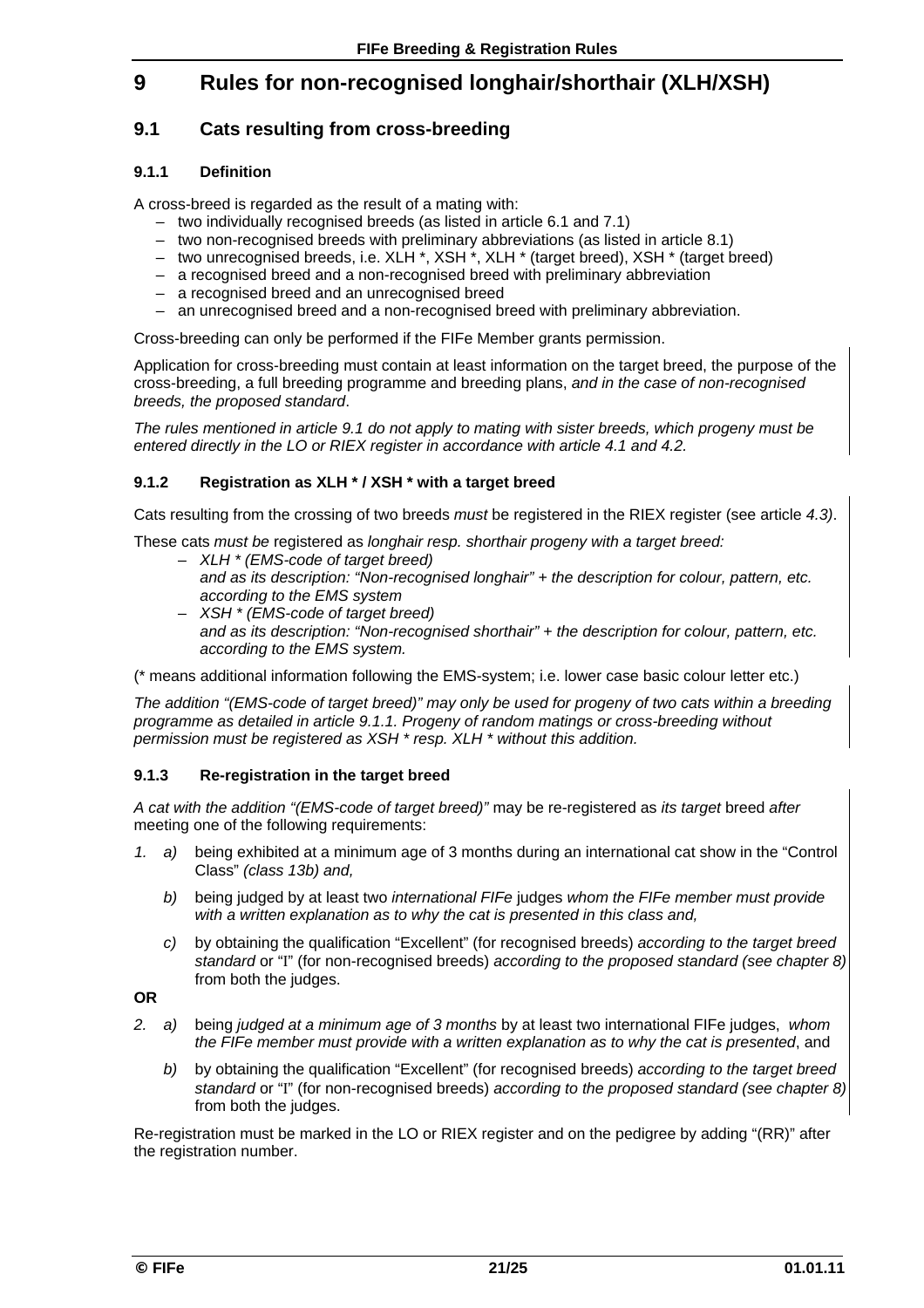### **9.2 Novices**

#### **9.2.1 Definition**

Novices are cats where the parents are unknown, or for cats without a pedigree (see also article 6.3, 6.9, 6.13, 6.14, 6.20, 6.21).

Cats with unknown background may be registered in the RIEX register providing the FIFe Member has granted permission to the registration.

#### **9.2.2 Registration as XLH \* / XSH \***

These cats *must be* registered as *longhair resp. shorthair progeny*:

– XLH \*

*and as its description: "Non-recognised longhair" + the description for colour, pattern, etc. according to the EMS system* 

– XSH \*

*and as its description: "Non-recognised shorthair" + the description for colour, pattern, etc. according to the EMS system.* 

(\* means additional information following the EMS-system; i.e. lower case basic colour letter etc.)

#### **9.2.3 Re-registration as XLH \* / XSH \* with a target breed**

*A novice registered as XLH \* / XSH \** may be re-registered *with a target breed*:

- *XLH \* (EMS-code of target breed)* 
	- *and as its description: "Non-recognised longhair" + the description for colour, pattern, etc. according to the EMS system*
	- *XSH \* (EMS-code of target breed) and as its description: "Non-recognised shorthair" + the description for colour, pattern, etc. according to the EMS system.*

*after* meeting met the following requirements:

- *a)* being exhibited at a minimum age of 10 months during an international cat show in the Novice class (class 13a; see remark below),
- *b)* being judged by at least two international judges, *whom* the FIFe Member *must provide with a written explanation as to why the cat is presented in this class*
- *c)* by obtaining the qualification "Excellent" (for recognised breeds) *according to the target breed standard* or "" (for non-recognised breeds) *according to the proposed standard (see chapter 8)*  from both the judges.

*After fulfilling all these requirements a novice can be used in a breeding programme for the target breed.* 

#### **Remark**:

A cat may only be entered once in the Novice class (class 13a).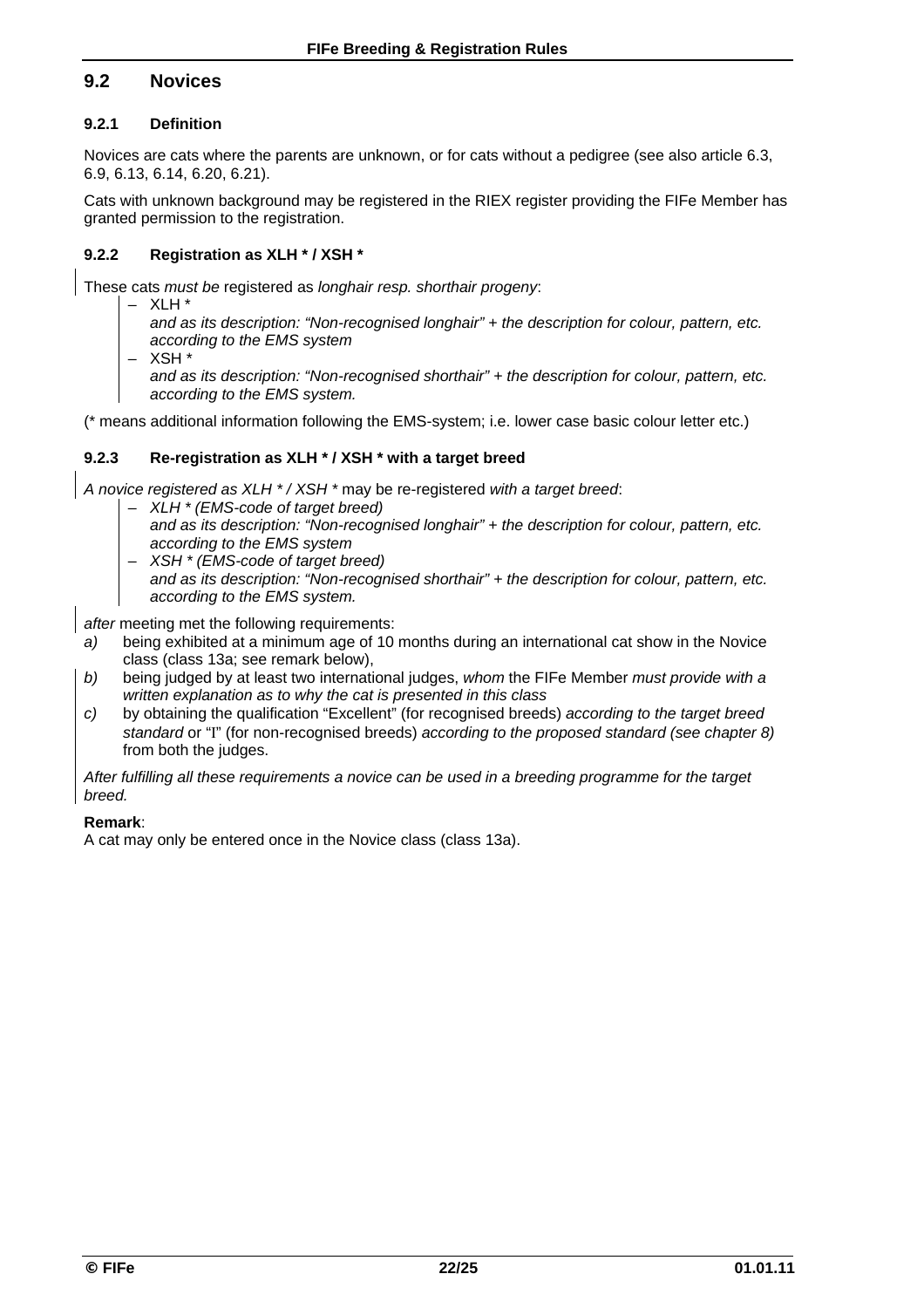# **10 Recognition of new colour varieties and new breeds**

# **10.1 Definition of a colour or a colour variety**

A **colour** is a group of colours related to each other through a certain common characteristic, which can be either a common genetic characteristic or a common pattern.

For instance piebald spotting (a common genetic characteristic and pattern, which includes Van, harlequin, Bicolour), or tabby pattern (a common pattern and genetic characteristic which includes blotched, mackerel, spotted, ticked), or black colour (a common genetic characteristic which includes also the alleles chocolate and cinnamon).

**Colour variety** is used as a concept covering the different possibilities for expression of colour and pattern of the coat. That means a colour, pointed pattern, tabby pattern or distribution of white.

# **10.2 Recognition of new colour varieties and new breeds**

#### **10.2.1 General conditions**

To recognise a new colour variety to a breed listed by the FIFe, or a new breed not listed by the FIFe as a recognised breed, the following conditions must be met:

- presentation show(s) must take place before 1st of February of the same twelve month period within which the application for recognition will be forwarded to the FIFe General **Assembly**
- the Breed Council of the breed concerned must receive all relevant documents in order to give its opinion on the subject of recognition no later than 1st of March of the same twelve month period within which the application for recognition will be forwarded to the FIFe General Assembly
- the FIFe Board and the Commissions must receive the final application for recognition, including the opinion of the Breed Council concerned (if any), no later than 60 days prior to the FIFe General Assembly.

#### **10.2.2 Additional conditions for a new colour variety**

A new colour variety is one which has:

- not been recognised before, or
- not been recognised for the actual breed mentioned in the application for recognition.

To recognise a new colour variety within a breed recognised by the FIFe, the following conditions must be met:

- exhibition of 10 different cats at a minimum age of 6 months, and
- two-thirds of the exhibited cats must be registered in a FIFe organisation and owned by a National FIFe Member's individual member.

This presentation must take place during one or two international shows, in the presence of at least 5 members of the Judges & Standards and Breeding & Registration Commission, with at least one representative from the Breeding & Registration Commission.

If the presentation is to be held at two different shows, this must be effected within 6 months.

#### **10.2.3 Additional conditions for a new breed**

To recognise a new breed, i.e. a breed not recognised by the FIFe, the following conditions must be met:

- exhibition of 3 different cats with 5 consecutive generations of the breed for recognition, and
- exhibition of 15 different cats showing 3 different generations of the same breed for recognition, and
- all exhibited cats must be at least 6 months old, be registered in a FIFe organisation and owned by a National FIFe Member's individual member.

This presentation must take place during one or two international shows in the presence of at least 5 members of the Judges & Standards and Breeding & Registration Commission, with at least one representative from the Breeding & Registration Commission.

In addition, a health report answering questions from the Health & Welfare Commission must be presented (number of litters, kittens, sex, etc.).

If the presentation is to be held at two different shows, this must be effectuated within 6 months.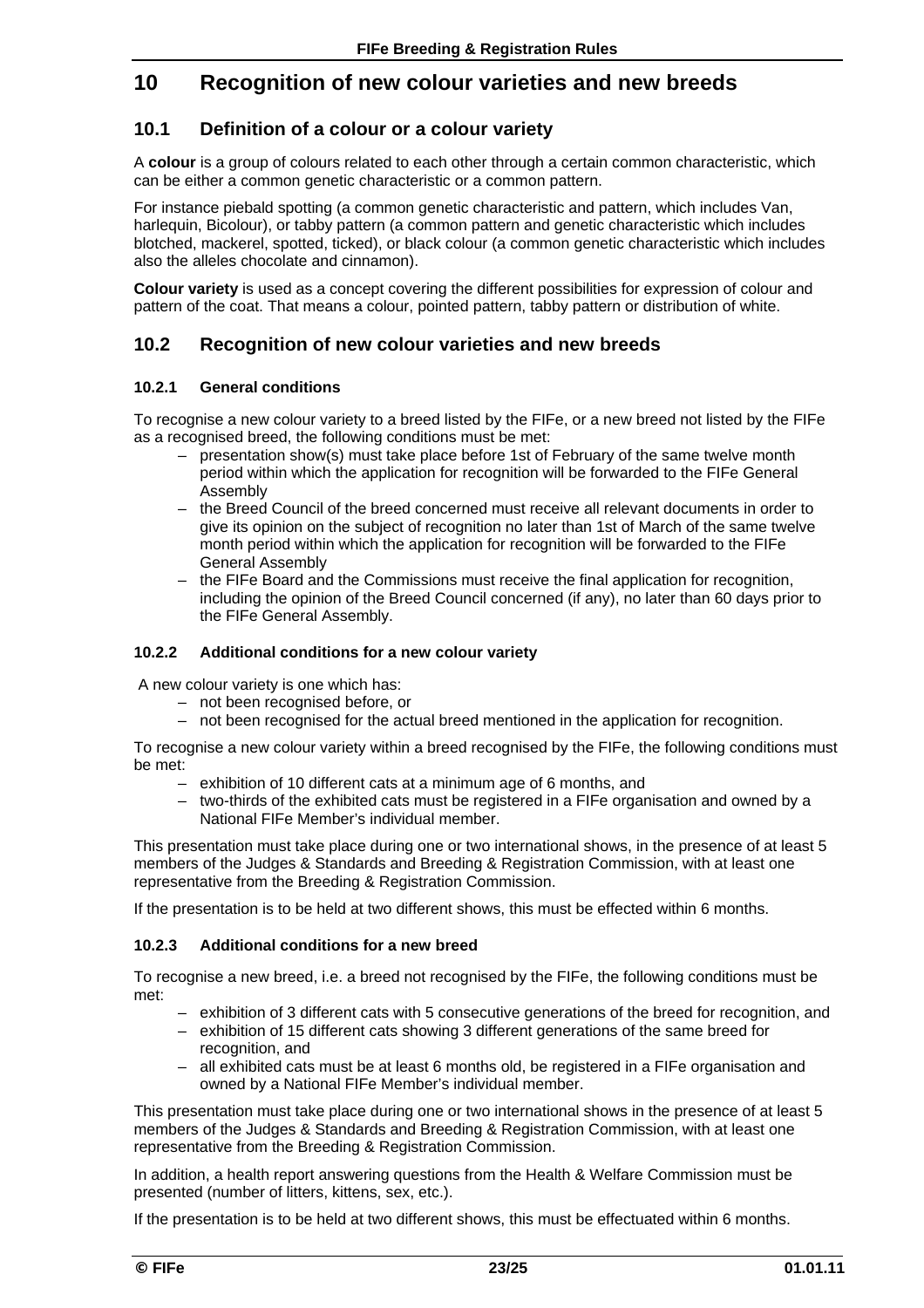A breed with preliminary recognition shall be assigned a mentor (the proposing FIFe Member) who, until full recognition has been attained, shall present an annual progress report to the FIFe General Assembly following the development of the breed within FIFe.

The mentor shall be responsible for proposing the full recognition.

Recognition of a new breed will follow two steps:

- 1. When recognised by the FIFe, the new breed will receive a preliminary recognition. At this level the cats can achieve no certificates higher than CACIB/CAPIB at shows. Titles obtained in the preliminary phase will be marked with "P" for preliminary titles (PCH, PPR, PIC, PIP) and will only be valid as FIFe titles if full recognition is obtained. (See the Show Rules for exhibiting preliminary recognised breeds).
- 2. To seek full recognition, a proposal for full recognition must be presented to the FIFe General Assembly, enclosing documents proving that within at least 3 FIFe Members:
	- at least 50 cats are entered in the LO or RIEX registers and
	- at least 15 of these 50 cats have the title PIC/PIP registered\*.

\* Note: this requirement is only applicable to breeds which have preliminary recognition from 01.01.2009.

Full recognition can take place no earlier than one year and no later than 5 years after the breed received preliminary recognition.

# **10.3 Application for recognition**

When an application for recognition

- of new colour varieties within an established breed, or
- of a new breed to be recognised by the FIFe

has been forwarded to the FIFe as a proposal, the General Assembly may only make a decision on the actual colour varieties mentioned in the proposal.

Varieties other than those applied for can only be dealt with and recognised if the Judges & Standards and the Breeding & Registration Commission have given their recommendation to do so.

The application for recognition must contain at least:

- an exact indication of which colour(s) should be recognised (use special form)
- the future standard and scale of points for the colour / breed
- an indication of any problems which could occur regarding these colour varieties and the action(s) which should be taken
- what restrictions there should be in the FIFe Breeding & Registration Rules (if any)
- how progeny differing from the breed standard should be registered
- the opinion of the Breed Council for the breed (if any)
- the health status and indication of possible health and breeding problems
- the relevant protocols of the commissions involved in the presentation show(s) regarding the recognition of the new colour variety or the new breed.